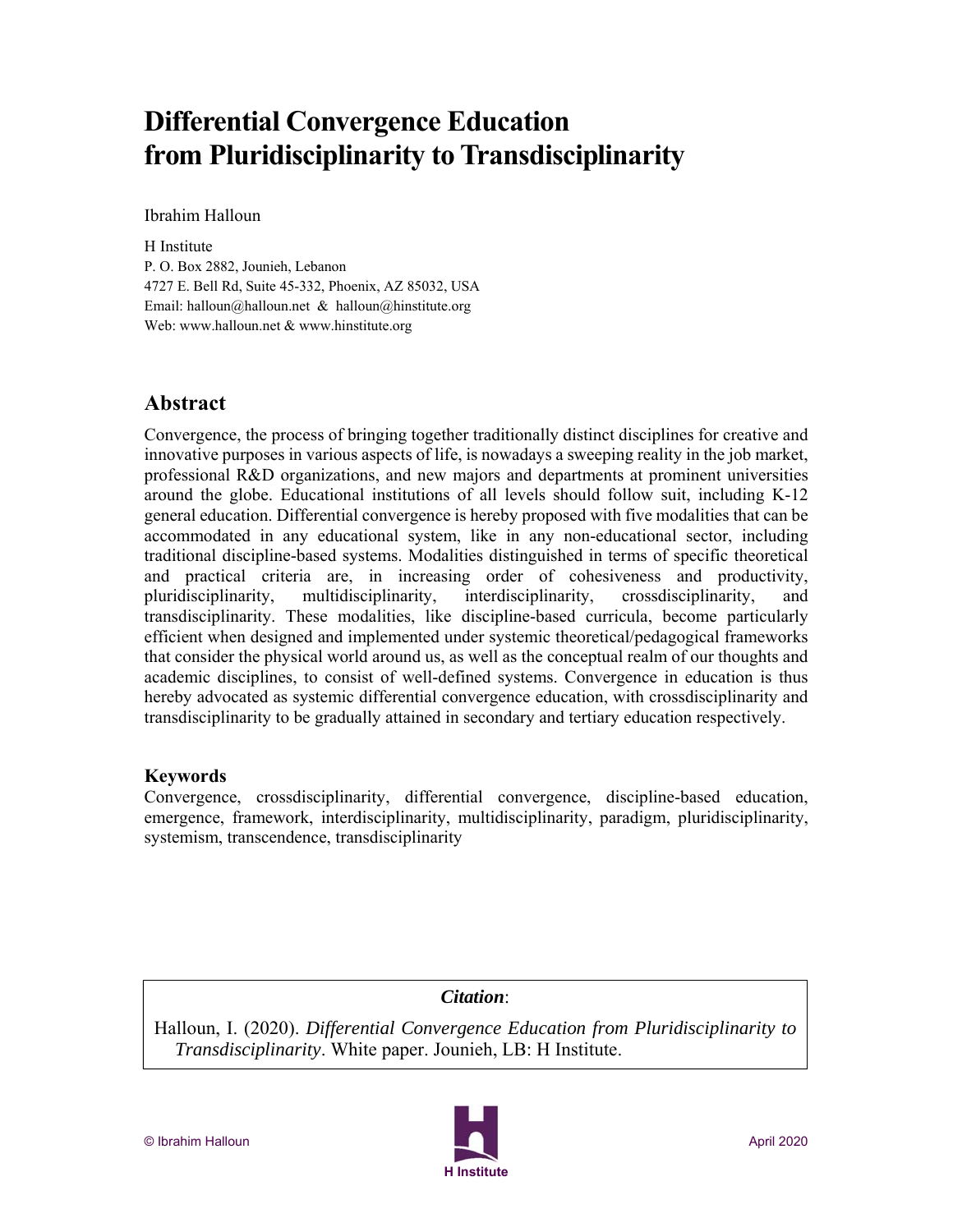## Content

| 1. |                                                                            |  |  |  |  |  |  |
|----|----------------------------------------------------------------------------|--|--|--|--|--|--|
| 2. |                                                                            |  |  |  |  |  |  |
|    |                                                                            |  |  |  |  |  |  |
|    |                                                                            |  |  |  |  |  |  |
|    |                                                                            |  |  |  |  |  |  |
|    |                                                                            |  |  |  |  |  |  |
|    |                                                                            |  |  |  |  |  |  |
| 3. |                                                                            |  |  |  |  |  |  |
|    |                                                                            |  |  |  |  |  |  |
|    |                                                                            |  |  |  |  |  |  |
|    |                                                                            |  |  |  |  |  |  |
|    |                                                                            |  |  |  |  |  |  |
|    |                                                                            |  |  |  |  |  |  |
|    |                                                                            |  |  |  |  |  |  |
| 4. |                                                                            |  |  |  |  |  |  |
|    |                                                                            |  |  |  |  |  |  |
|    |                                                                            |  |  |  |  |  |  |
| 5. |                                                                            |  |  |  |  |  |  |
|    |                                                                            |  |  |  |  |  |  |
|    | Supplement: Guidelines for systemic differential convergence education  29 |  |  |  |  |  |  |
|    |                                                                            |  |  |  |  |  |  |

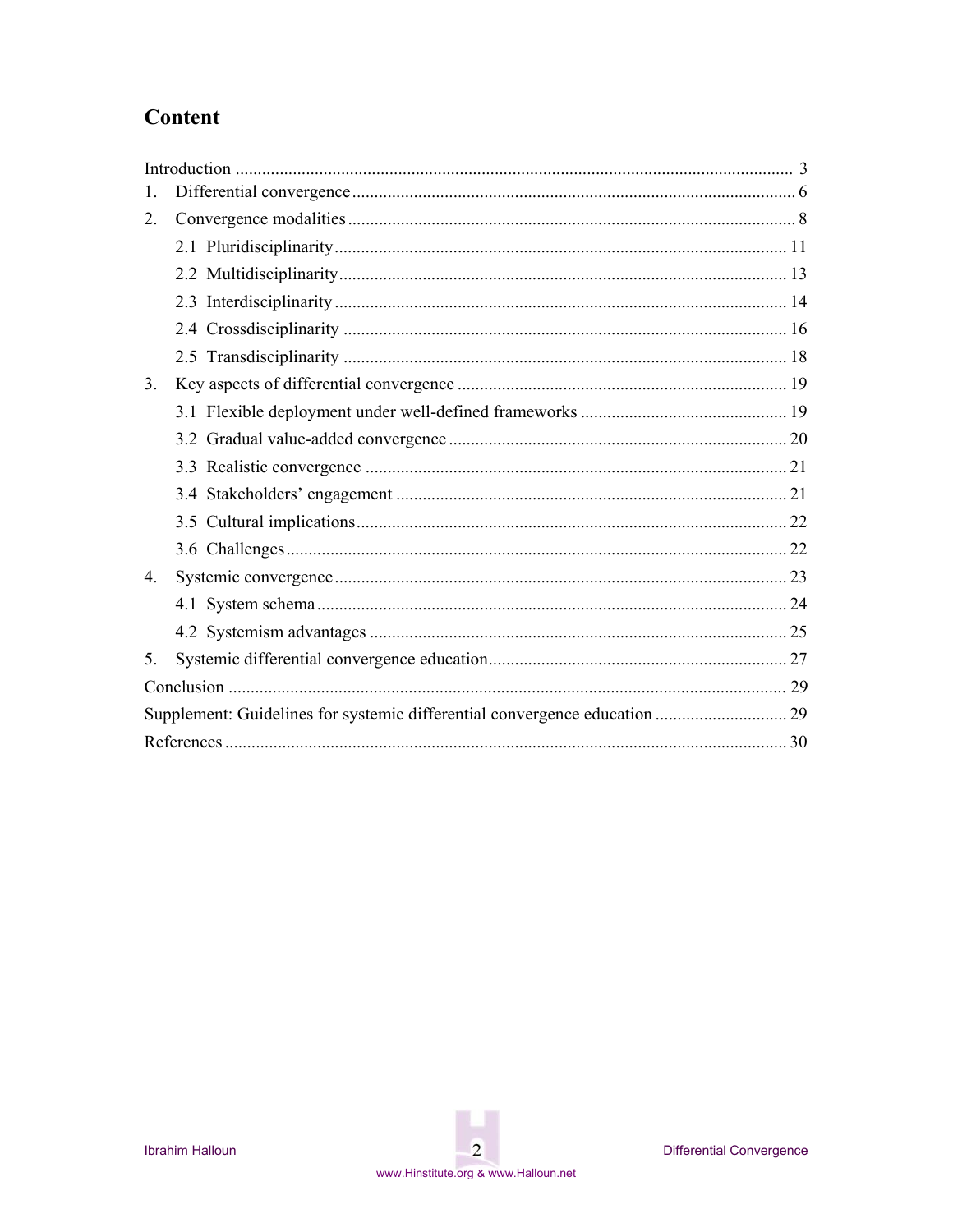The quality of individual and community life is largely determined by the quality of knowledge a person holds and shares with others. It especially depends on how readily and efficiently one can bring together and process knowledge critically and insightfully from reliable sources in different academic and other professional fields in order to address career and life issues. Such knowledge merger, often labelled as convergence, requires particular competencies that should be the object of formal education, beginning with early schooling years and extending through higher education. This paper defines modalities of a special type of convergence, *differential convergence*, and discusses how such convergence can take place systemically in the context of traditional discipline-based curricula that still prevail in K-12 education and beyond.

Convergence, simply put, is the process of bringing together knowledge from different disciplines from the same or different fields<sup>1</sup> in order to address certain issue(s), be it academic, industrial, social, or of any other nature or scale. Communication devices and numerous other inventions brought to us by and along with the digital revolution are the product of such convergence, and could not come about differently, especially not from the prospect of any single discipline or field. The exponential growth of knowledge we have been experiencing lately is at least in part a consequence of new disciplines that emerge by convergence of existing disciplines. New careers that mushroomed recently in various firms around the globe, and that are expected to keep popping up exponentially in the near and distant future, require people who hold them to have unprecedented qualifications, and especially to be competent enough to uptake the convergence in question creatively and innovatively in the workplace<sup>2</sup>.

This has led many universities and professional organizations to change the traditional course of disciplinary segregation, i.e., of operating in the realm of individual disciplines often independently from each other. Significant restructuring has taken place there lately to allow for convergence of disciplines not only from the same or close fields (e.g., science, mathematics, engineering, and technology, collectively referred to as STEM), but, more importantly, from traditionally distinct or remote fields (e.g., arts and humanities or social and economic sciences, brought together with any or all of the STEM fields).

In order to systematize and optimize convergence efforts and bring about sustainable development at the global scale, some leading international organizations like the former International Council for Science and International Social Science Council have gone into mergers. According to McBean and Martinelli (2017), presidents of the two organizations in question that merged in October 2017 into the International Science Council, the merger "will provide a new institutional context for the long-called-for convergence to become a reality". It "should help foster meaningful inter-disciplinarity that begins with the joint framing of problems; ensure that all disciplines are exploiting opportunities of the digital revolution, including for data integration; and unify scientific communities. It will be guided in its actions by the shared vision of advancing all sciences as a global public good". Other organizations had

<sup>&</sup>lt;sup>1</sup>In this paper, we use the word "discipline" to refer to traditionally distinct academic domains that set apart traditional university departments like dance and music in arts, biology and physics in natural sciences, and philosophy and sociology in social sciences. A discipline is traditionally broken down into "branches" like classic and country music, classical mechanics and electrodynamics in physics, and ontology and epistemology in philosophy. In contrast to a common practice that mixes up between field and discipline, we use the world "field" to refer to a set of disciplines of close foundations and practices like arts, humanities, natural sciences, statistics, or social sciences. We finally use the word "realm" to put together related fields like arts and humanities, engineering and technology, mathematics, natural and health sciences, and social and economic sciences.

<sup>&</sup>lt;sup>2</sup>See, for example, Baek, Cho, & Kim, 2019; Bement, Dutta, & Patil, 2015; Brennan et al., 2014; Choi & Pak, 2006; Hancock, Lazaroff-Puck, & Rutherford, 2020; Hart Research Associates, 2013, 2015; Karbhari, 2018; Lyall, 2019; McKinsey, 2017, 2018, 2019; NRC, 2012a & b, 2014; OECD, 2013, 2018a & b; Schleicher, 2015; UN, 2015.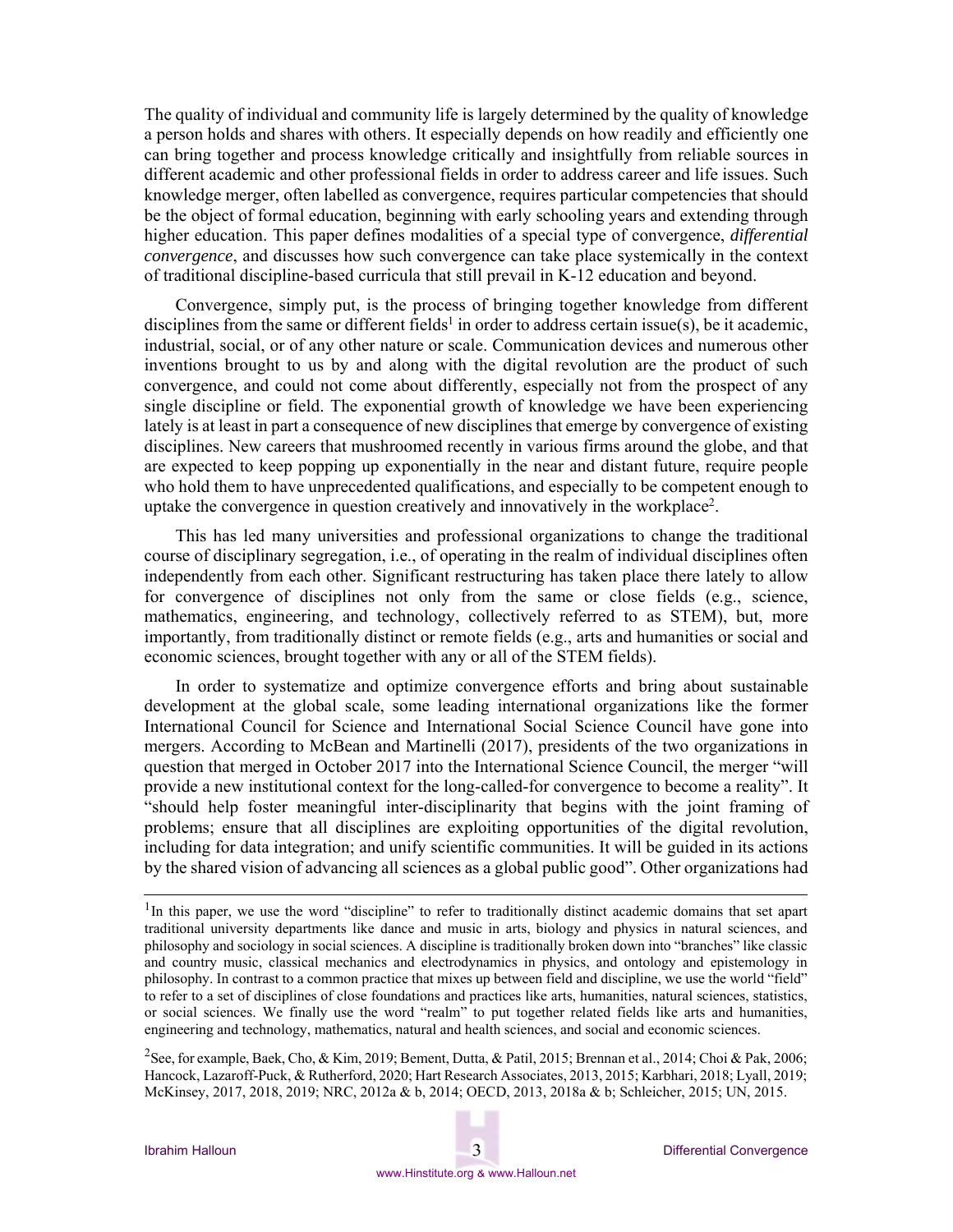long before dedicated to promoting such convergence (interdisciplinarity), or even to transcending altogether traditionally distinct disciplines. This is for example the case respectively of the US based Association for Interdisciplinary Studies (formerly Association for Integrative Studies) founded in 1979, and the France based International Center for Transdisciplinary Research and Studies (CIRET) founded in 1987.

In 2016, the National Science Foundation (NSF) in USA introduced "NSF 2026: the Integrative Foundational Fund" a research funding initiative "to transcend established scientific structures and standard operating procedures". The initiative is about "10 Big ideas for Future NSF Investment" including "Growing Convergent Research at NSF" because the "grand challenges of today -- protecting human health; understanding the food, energy, water nexus; exploring the universe at all scales -- will not be solved by one discipline alone. They require convergence: the merging of ideas, approaches and technologies from widely diverse fields of knowledge to stimulate innovation and discovery" (NSF, 2017).

In its "Moral Project", CIRET (1987) held that in "the long term it is possible to envisage the creation of a 'Transdisciplinary University'". This vision became a reality a few years later, beginning with some prominent US universities. For instance, in his 2002 inaugural address as the new President of Arizona State University (ASU), Michael Crow laid down his concept of the New American University (Crow & Dabars, 2015), and began since "fusing intellectual disciplines" and turning ASU into a "uniquely adaptive and transdisciplinary university committed to producing master learners... Unorthodox actions, like merging the departments of plant biology, microbiology and biology into a single School of Life Sciences, a truly interdisciplinary unit,... allowed scientists, economists, philosophers and others to come together to create a new and rich academic landscape, which in turn inspires students to think and learn in different ways" (ASU, 2020). ASU and a few other universities who took similar paths on various continents, and who, in the process, are reconsidering the very definition of disciplines, did so primarily because of the new realities in the job market and the conviction that:

*Gone are the days when a college education pertained to training for a singular career path. Today, the lightning rate of discovery and technological advancements, the rapidly changing global economy and the growing need for new skills, products and services has rendered the concept of the single, lifelong career obsolete.* 

*ASU New Objective* (*ibid*)

Education at all levels should follow suit and allow, in practical respects related to everyday life, for convergence of knowledge from traditionally distinct educational fields and disciplines<sup>1</sup>. This is necessary not only for career readiness, but most importantly to improve the quality of learning in general, and especially to bring about coherence and consistency into student disciplinary knowledge. The plethora of educational research has been constantly showing in the past half century or so that students of all levels often complete and pass their traditional disciplinary or discipline-based courses with fragmented and compartmentalized knowledge of elusive utility. Students are unable to transfer what they learn in one course to another course, even in one part of a given course to another part of the same course. This evidently fails students to take enough advantage of their disciplinary knowledge in everyday life and eventually in the workplace when they get there.

General K-12 education has long been discipline-based (disciplinary hereafter), i.e., about discrete accumulation of knowledge, primarily epistemic or content knowledge, from a variety of disciplines, indeed disciplinary branches<sup>1</sup>, traditionally separated by impenetrable barriers. Disciplinarity or disciplinary practices have always had, and will continue to have, their merits in various sectors within and outside education, including academia and related research and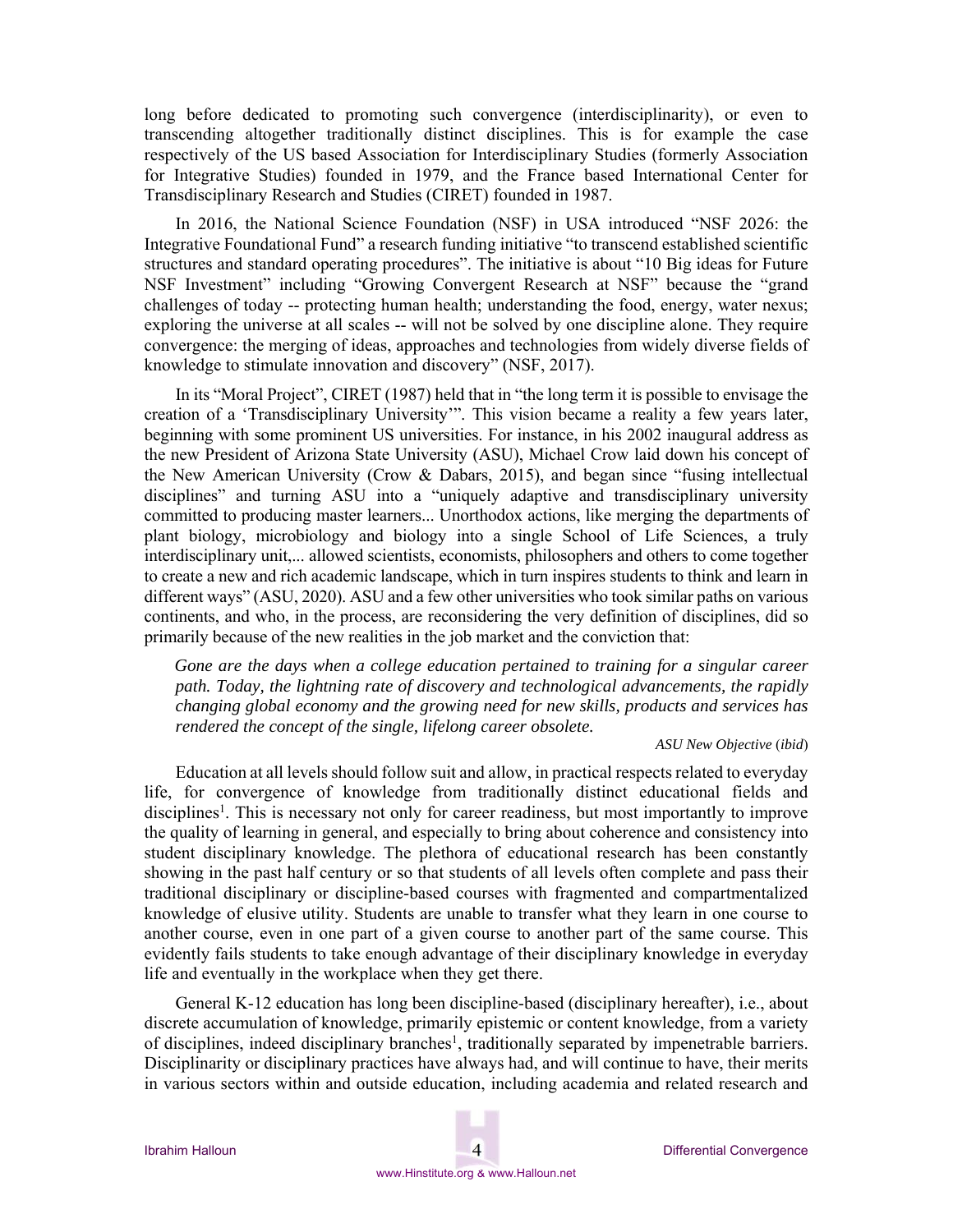development in productive sectors. According to OECD (2018b, p. 5), "disciplinary knowledge will continue to be important, as the raw material from which new knowledge is developed, together with the capacity to think across the boundaries of disciplines and 'connect the dots'". Discipline-based educational research will also continue to be needed to help students learn disciplinary knowledge meaningfully and productively (NRC, 2012c), and especially to appreciate such knowledge and recognize its merits in relation of various disciplines to each other and to everyday life (NRC, 2012a).

Many prominent organizations, especially in science education, have long been calling to "connect the dots" in student knowledge. They have promoted to this end crosscutting concepts and ideas that bring coherence within and across different disciplines, and eventually some form of convergence among disciplines in at least related fields like STEM (AAAS 1993, 1996; AAC&U, 2002; Doerr, 1996; NASEM, 2018; NRC, 1996, 2012b, 2014; NSTA, 1995). In the words of AAAS (1993, p. 261), some "important themes [e.g., patterns, systems, models, constancy and change] pervade science, mathematics, and technology and appear over and over again, whether we are looking at an ancient civilization, the human body, or a comet. They are ideas that transcend disciplinary boundaries and prove fruitful in explanation, in theory, in observation, and in design".

Educational curricula and research urgently need to heed such calls and follow the lead of many universities and productive sectors in society in engaging students in convergence education at all levels, K-12 included. In this paper, we advocate in particular what we call "differential convergence education" whereby students are purposely engaged in collective and interactive work that requires bringing together knowledge from different disciplines in systemic settings without entirely giving away disciplinary education. Notwithstanding the fact that conventional disciplinary curricula often need major overhaul, the break-up with discipline-based tradition is neither realistic nor necessary, at least not until the realities on the grounds are universally ripe and convincing enough to head in that direction.

The quality of convergence output depends not only on the knowledge brought together from different disciplines, but most importantly on the conceptual lenses that bring it about, i.e., on the theoretical framework in the context of which convergence is carried out (Fig. 1). Such convergence, as we argue in this paper, can be achieved feasibly and efficaciously through certain differential modalities under systemic frameworks, in education like elsewhere. These

are frameworks set to organize knowledge in any discipline around particular systems of welldefined structure and function, and to push for systematic schemes of system design and deployment (Bunge, 1979, 1983, 2000; Halloun, 2019, 2020a; Johnson-Laird, 2006; NRC, 2012a & b; Sosa et al., 2010). Systemic Cognition and Education is such a pedagogical framework in the context of which differential convergence education is hereby proposed to take place.



**Figure 1**. Convergence of knowledge from many disciplines the output of which depends on the conceptual lens, the framework, through which convergence takes place.

The paper, somewhat written with the spirit of a white paper, comes in five sections. The concept of differential convergence is introduced in the first section, and five corresponding modalities are distinguished in the second section in terms of specific criteria. These are pluri- , multi-, inter-, cross-, and trans-disciplinarity. Key aspects of these modalities are summed up in the third section. A systemic perspective on differential convergence is offered in the fourth section, along with related advantages. The paper concludes in the fifth section with educational implications for disciplinary curricula.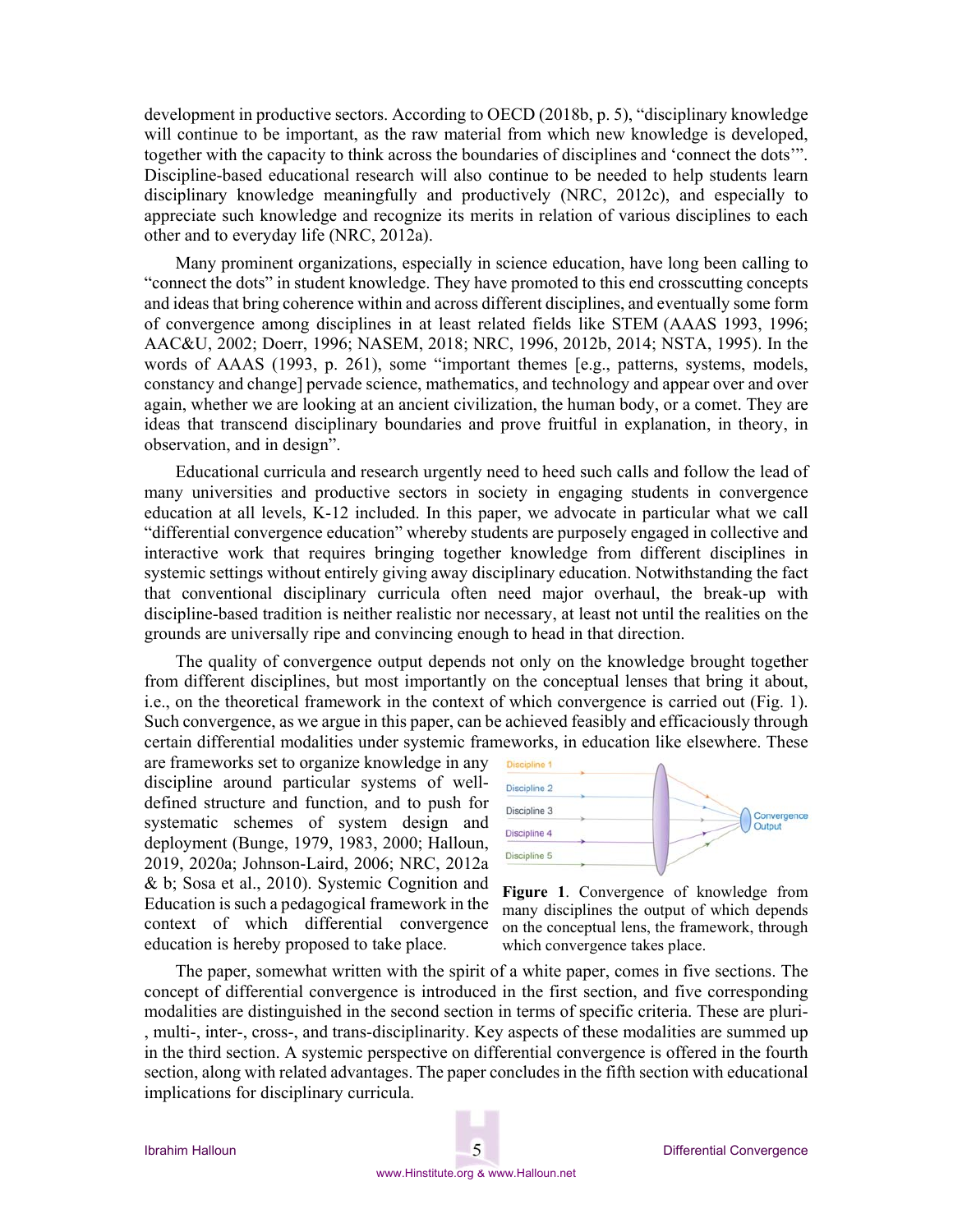## **1. Differential convergence**

Convergence is a process of putting together in specific respects knowledge from two or more disciplines in order to bring about a desired output (Fig. 1). The process engages a number of professionals from different disciplines for the purpose of tackling together a particular issue (question, problem, case study, product design or manufacture, research or development project, etc.) and bringing it to an end (desired output) that could not be brought about in the framework and confinements of a single discipline.

Knowledge drawn from any discipline often comes from one specific branch in that discipline, with each branch primarily distinguished from other branches in the same discipline by a good proportion of its episteme and methodology (its unique theory in science), and various branches in that same discipline sharing or belonging to a common paradigm3 (Halloun, 2004/6). A given discipline is usually distinguished from other disciplines in the same field by its unique paradigm, and various disciplines in the same field have many paradigmatic aspects in common, and share, in particular, some paradigmatic premises. Paradigms start drifting apart as we move from one field to another in the same realm, but especially to different realms<sup>1</sup>. The reader is invited to keep these subtleties and more<sup>1,3</sup> in mind as we move along with our discussion of disciplinary convergence, i.e., convergence of different disciplines that may belong to the same or different fields, in the same or different realms.

Convergence we are concerned about involves, at any given instance or in any given issue, only some but not all paradigmatic premises in any given discipline, and only some but not all conceptions and procedures in any given disciplinary branch. Furthermore, such convergence requires neither full integration of disciplines nor any form of supervenience or hegemony that rebukes the merits of any discipline altogether or annihilate it through fusion with other disciplines. Convergence we are advocating is *differential* in the sense that it honors and spares the integrity and sovereignty of any discipline in all foundational (paradigmatic premises) and practical (episteme and methodology<sup>3</sup>) respects, while recognizing the interdependence of certain disciplines in specific respects and the possibility of any discipline to benefit from other disciplines at any time and place. Even when transcendence is required, i.e., when convergence

<sup>3</sup>A *paradigm* is a complex conceptual system that governs all thoughts and actions of a given individual or, especially, of a given community (group of people, especially professionals, working for common goals). Every professional community, and especially academic community, is characterized by one particular paradigm that governs everything this community does (or a couple of complementary paradigms, like the classical and modern paradigms of natural sciences). The paradigm consists then primarily of:

ontological, epistemological, methodological, and axiological (ethics and value system included) tenets of axiomatic nature, corroborated principles, and other foundational propositions commonly accepted by all members of the concerned community and hereby collectively referred to as *paradigmatic premises*;

an *episteme*, or conceptual or content knowledge, that consists of a repertoire of *conceptions*, i.e., concepts, laws, theorems, and other relationships among concepts, and related semantics and syntax (all of which being coherently organized in and around conceptual models in corroborated theories in science, with each disciplinary branch exclusively characterized by one particular *scientific theory*);

a *methodology*, or repertoire of procedural knowledge, that consists of a repertoire of mental and sensorimotor *procedures* of specific rules and guidelines, along with necessary tools and resources chosen or developed in accordance with specific norms and standards.

Paradigmatic premises govern the inception of conceptual and procedural knowledge for serving specific purposes, as well as the corroboration, deployment, and continuous evaluation and regulation of such knowledge, and thus of the paradigm altogether. Because of their generic nature, some, if not most of these premises often cut across different disciplines in the same field or even different fields in the same realm<sup>1</sup>. Disciplines in the same field would then be distinguished more by their episteme and some of their procedures (theories in science) than by their premises. That is why the word "paradigm" is often reserved in the literature to refer exclusively to paradigmatic premises within the same discipline or the same field, without including episteme and methodology.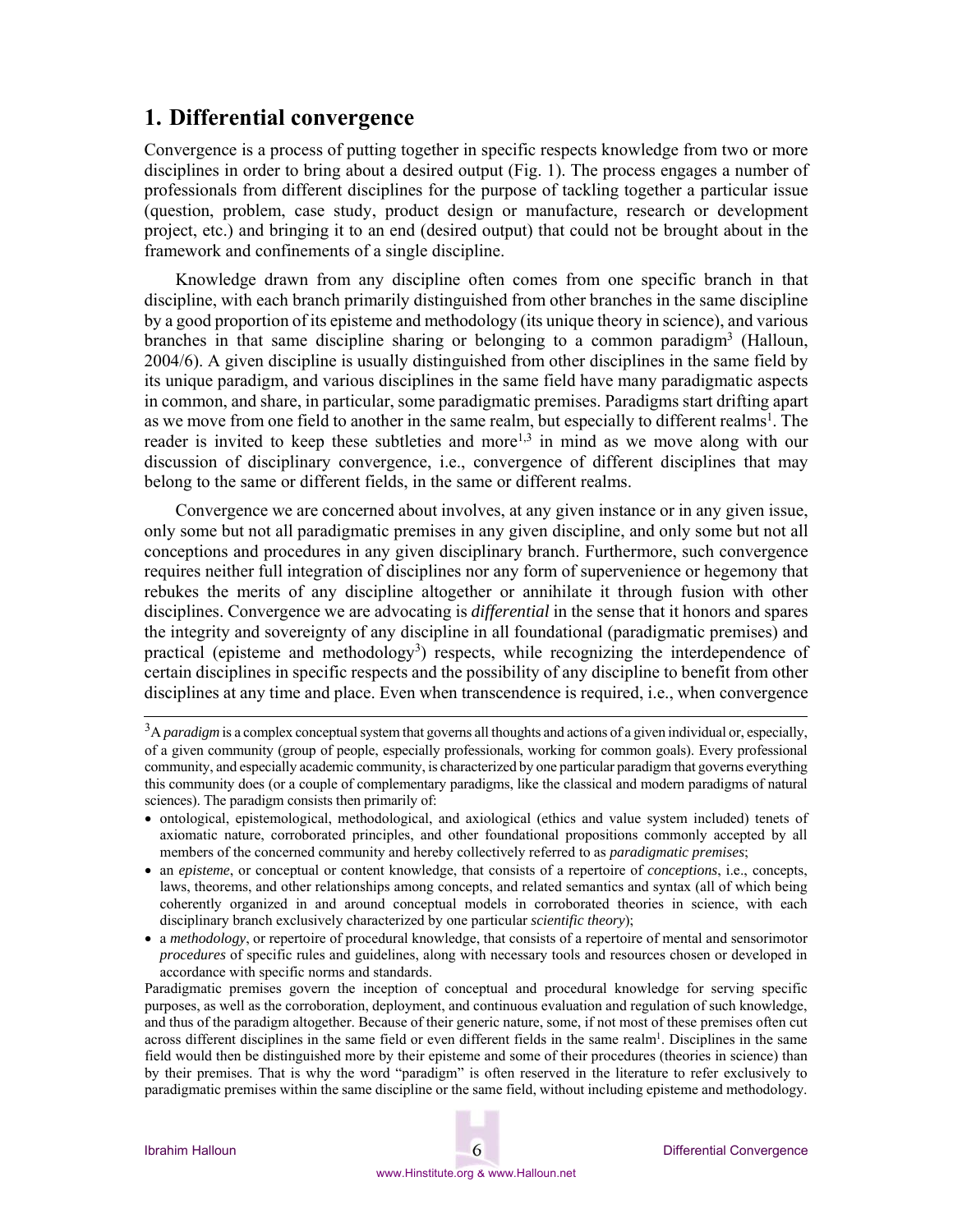needs to go beyond disciplinary boundaries into novel paradigmatic territories not ventured before, it is achieved not to the detriment of any discipline, but by widening horizons and opening new doors in ways which existing disciplines may benefit of. This is especially true in *differential convergence education*, i.e., education carried through differential convergence projects or courses. As discussed in Section 5, such convergence can be feasibly afforded in the context of traditional disciplinary (discipline-based) education, along with or part of, but not instead of, disciplinary courses, though this may require and/or lead to some affordable changes in the curricula in place.

Since the very time the disciplinary schism took place in the history of academia, and especially as the schism grew up deeper, convergence has been taking place in one form or another to tackle specific issues and bring about certain products and services that could not come about by a single discipline alone. Convergence has even taken us at times against the tides of the schism and led to the emergence of new integrated disciplines from within the same field, like physical chemistry, biochemistry, and neurophysics in natural sciences, or from different fields like biomedical engineering that integrates knowledge from the three fields of natural sciences, health sciences, and engineering. Technology itself, with all technological product, from home appliances and computers to cars and airplanes, is a convergent field that sprung out primarily from science, engineering, and mathematics to fulfill social needs. All such convergence efforts have been differential. They have preserved the original disciplines from which their output emerged, and came about to the benefit of those disciplines.

Some university majors have also been set on similar differential convergence grounds, including majors in or related to education. This was the case with my own training in physics education about forty years ago in the physics department at ASU, and subsequently throughout my career as a university professor. My PhD involved differential convergence of disciplinary paradigms and practices primarily from physics, philosophy of science, cognitive sciences, psychology, and education. Throughout my career, other disciplines seeped in gradually in my work, especially neuroscience, and, to a lesser extent, sociology. All along though, convergence I went through was never formalized by any academic authority. As a graduate student, I took courses in the mentioned disciplines and I had to figure out on my own how to bring together respective knowledge for the benefit of my research, sometimes with the valuable help of my dissertation supervisors. This continues to be the case with university majors that take students through the hurdle of similar convergence tracks (Lyall, 2019).

There is no consensus in the literature as to what convergence is and should be about in education and elsewhere, not even regarding what a discipline is. Cooke et al. (2020), and Choi & Pak (2006) found a wide diversity of the definition of "discipline" in various dictionaries and related academic works in the literature. They also found a similar diversity regarding prefixes of disciplinarity commonly used with convergence like multi-, inter-, and trans-. In fact, scholars working on either form or modality of convergence, namely multidisciplinarity, interdisciplinarity, transdisciplinarity, and others, do not agree on such terms, and often use them interchangeably and even in conflicting ways (Choi & Pak, 2006; Cooke et al., 2020; Lenoir, Hasni, & Froelich, 2015; Stock & Burton, 2011).

These and other convergence types or modalities are being differently distinguished in the literature based on different classification criteria, and often different modalities are defined under the same label or the same modality is defined under different labels (*ibid*). Classification criteria focus primarily on theoretical and especially epistemological underpinnings and/or procedural and instrumental criteria. In the former respect, the focus is on the theoretical context in which convergence is achieved, convergence processes deployed from different disciplines, and the extent to which different disciplines and respective paradigms preserve their identities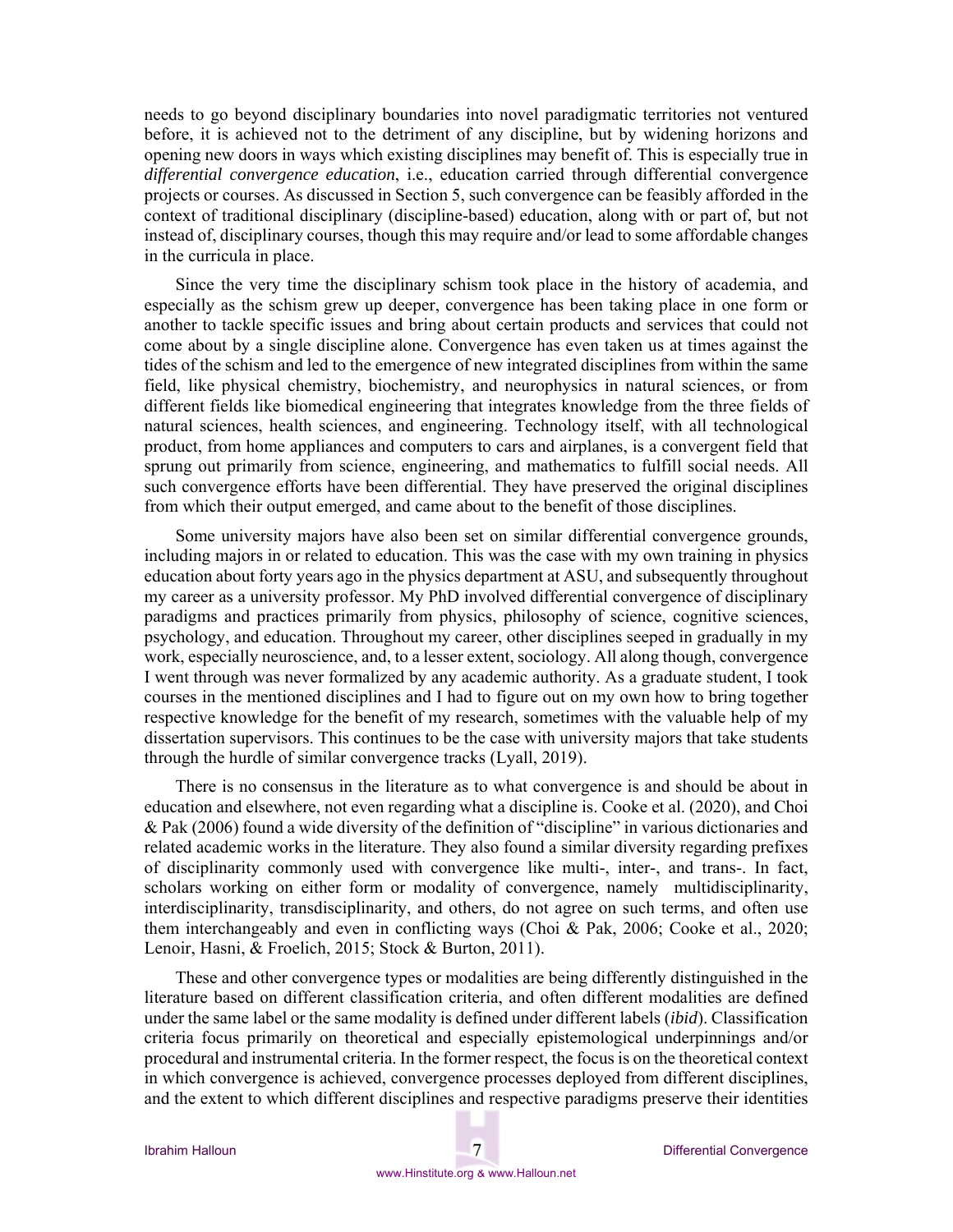or, alternatively, are integrated or transcended. Distinctions in the procedural respect are made in terms of how professionals from different disciplines come and work together, the scope of their work, and the nature of the outcomes brought about. In the following, we distinguish and discuss five modalities we hope will contribute to bringing some consensus around differential convergence especially for educational purposes.

## **2. Convergence modalities**

Convergence, whether differential or not, involves professionals from different disciplines, academic and/or not, working together to bring specific issues to desired ends. An issue may be a question, a problem, a case study, the design and/or realization of a given product or service, a research or development project of any sort, etc. The end that a given issue is brought to depends on the theoretical and practical conditions under which concerned professionals work together on that issue. Different conditions may thus bring the same issue to different ends. In other words, different convergence lenses or different convergence modalities with the same disciplines and the same issue may lead to different outputs (Fig. 1).

We hereby attempt to bring some harmony into the diversity of modalities' classifications pertaining to academic and educational convergence research in the literature<sup>4</sup>. We do so by spelling out specific criteria around which we hope stakeholders to converge, especially those working in the educational sector with a vision to meet the realities of the  $21<sup>st</sup>$  century in realistic and affordable ways. We then distinguish in terms of those criteria five differential convergence modalities of increasing cohesiveness and productivity: pluridisciplinarity, multidisciplinarity, interdisciplinarity, crossdisciplinarity, and transdisciplinarity.

The five modalities are outlined in this section with the recognition that there could be no one-size fits all classification, and that presented criteria and modalities are not universal and comprehensive in any aspect. In this entire work, we concentrate on what we believe are most significant aspects of differential convergence, especially from a pedagogical perspective that takes into considerations the realities of disciplinary curricula that still prevail and will continue to prevail for some time, at least in K-12 education.

Our five modalities are distinguished in terms of the following criteria that will hopefully become more obvious as we proceed with our outline of the modalities in question (Table 1):

- 1. The scope of work, and more specifically whether it is strictly confined to the issue of concern and its time frame, or it extends to other matters of everyday life and of theoretical and practical nature within the disciplines implicated in the convergence and beyond (Column 1 in Table 1).
- 2. The closeness of the implicated disciplines (actually disciplinary branches as noted above), and primarily whether or not they belong to the same realm<sup>1</sup> (Column 2).
- 3. How professionals from different disciplines come together and carry their collective work, and specifically whether they do so under cooperative or collaborative terms and in conservative, creative, or innovative ways (Column 3).

<sup>4</sup>See, for example, Baek, Cho, & Kim, 2019; Choi & Pak, 2006; Cooke et al., 2020; Crow & Dabars, 2015; Fuentes Canosa & Collado Ruano, 2019; Giri, 2013; Herr et al., 2019; Karbhari, 2018; Kötter & Balsiger, 1999; Lenoir, Hasni, & Froelich, 2015; Lyall, 2019; McGartland Rubio et al., 2010; NRC, 2014; Nicolescu, 2010; Stock & Burton, 2011.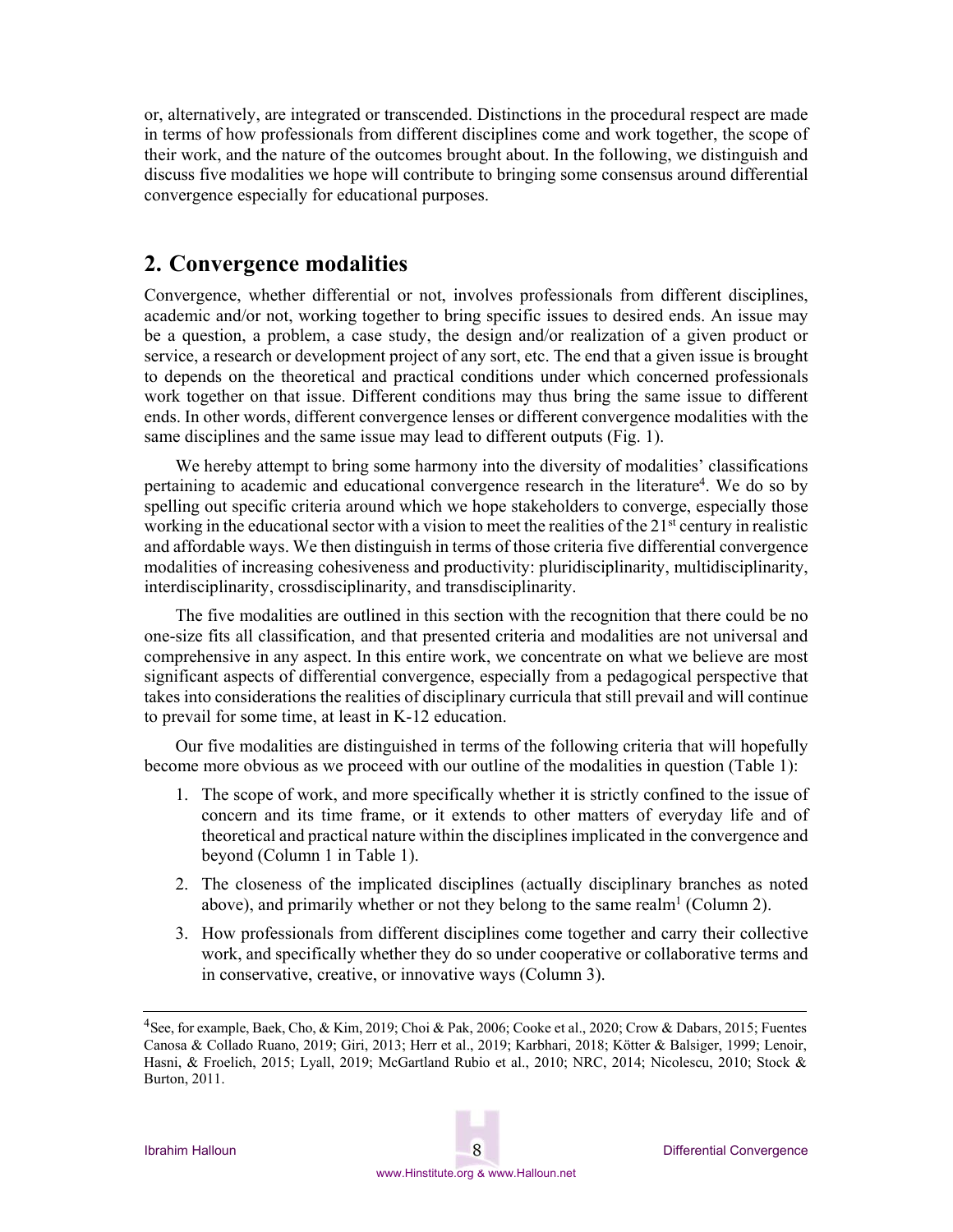- 4. The extent to which these professionals work across mutual disciplinary boundaries, bridge disciplinary divides, and come to mutual understandings on various foundational and practical respects in their collective work and beyond (Column 4).
- 5. The theoretical framework (or framework, for short hereafter) in the context of which convergence takes place, and particularly whether or not this framework entirely conforms to the paradigms<sup>3</sup> of the respective disciplines, and whether it brings together needed premises in cumulative or synthetical / integrative ways (Column 5).
- 6. The extent of conservation or, alternatively, regulation of conceptions and procedures<sup>3</sup> deployed from different disciplines, and whether or not new or novel conceptions and/or procedures emerge in the process (Columns 6 and 7).
- 7. The quality of convergence output, and particularly whether the issue of concern is brought to an end of familiar features or of original features that may reflect some creativity or innovation (Column 8).
- 8. The extent to which framework and convergence process and output can be extrapolated beyond the original scope of work, if any (Columns 9 and 10).

Convergence framework is perhaps the most important aspect, and unfortunately the least addressed explicitly in the literature. A framework consists primarily of foundational premises that bare directly to the issue of concern and that are drawn from the paradigms<sup>3</sup> of the implicated disciplines. These especially include epistemological and methodological premises that govern the choice and deployment of appropriate conceptions and procedures respectively. They also include axiological premises that make involved professionals respect fundamental ethics and moral values so that they would not cause any harm to concerned beings and the environment in their collective work.

| <b>Characteristics</b><br><b>Modality</b> | of work<br>Scope | Different realms<br>disciplines | Collective<br>$\text{work}^{\clubsuit}$ | Disciplinary<br>bridges | Ξ<br>Framework(s)<br>grounds<br>disciplinary<br>paradigms<br>and | each<br>changes in<br>Epistemic<br>discipline | Methodological<br>each<br>E<br>changes in<br>discipline | originality<br>Output      | Extrapolation | 6W<br>Ħ<br>$\Omega$<br>Ultimately<br>discipline |
|-------------------------------------------|------------------|---------------------------------|-----------------------------------------|-------------------------|------------------------------------------------------------------|-----------------------------------------------|---------------------------------------------------------|----------------------------|---------------|-------------------------------------------------|
| Pluridisciplinarity                       | Issue<br>only    | May<br>be                       | Cnsrv<br><b>ST</b><br>Coop              | N <sub>0</sub>          | Separate<br>conformist<br>frameworks                             | None                                          | None                                                    | None                       | No            | No                                              |
| Multidisciplinarity                       | Disci-<br>pline  | May<br>be                       | Cnsrv<br><b>ST</b><br>Coop              | No                      | Separate<br>conformist<br>frameworks                             | Refined<br>semantics                          | Refined<br>rules                                        | Insig-<br>nificant         | No            | No                                              |
| Interdisciplinarity                       | Open             | Yes                             | Cnsrv<br>ST<br>Colb                     | Yes                     | Common<br>hybrid<br>framework                                    | Refined<br>semantics<br>$&$ syntax            | Refined<br>rules                                        | Slightly                   | Yes           | No                                              |
| Crossdisciplinarity                       | $Open*$          | $Yes*$                          | Crty<br>LT<br>Colb                      | Yes                     | Common<br>emergent<br>framework                                  | New<br>concep-<br>tions                       | New<br>proce-<br>dures                                  | Signif-<br>icant/<br>Crty  | $Yes*$        | No                                              |
| Transdisciplinarity                       | $Open*$          | $Yes*$                          | Invty<br>LT<br>Colb                     | Yes                     | Common<br>transcendent<br>framework                              | Novel<br>concep-<br>tions                     | Novel<br>proce-<br>dures                                | Signif-<br>icant/<br>Invty | $Yes*$        | Yes                                             |

**Table 1**  Major convergence modalities and their characteristics

\* Long-term projects related to everyday life and involving non-academic fields that, traditionally, are not the object of general education.

Cnsrv = Conservative; Crtv = Creative; Invtv = Innovative or inventive;  $ST = Short Term$ ; LT = Long Term;  $Coop = Cooperative$ ;  $Colb = Collaborative$ .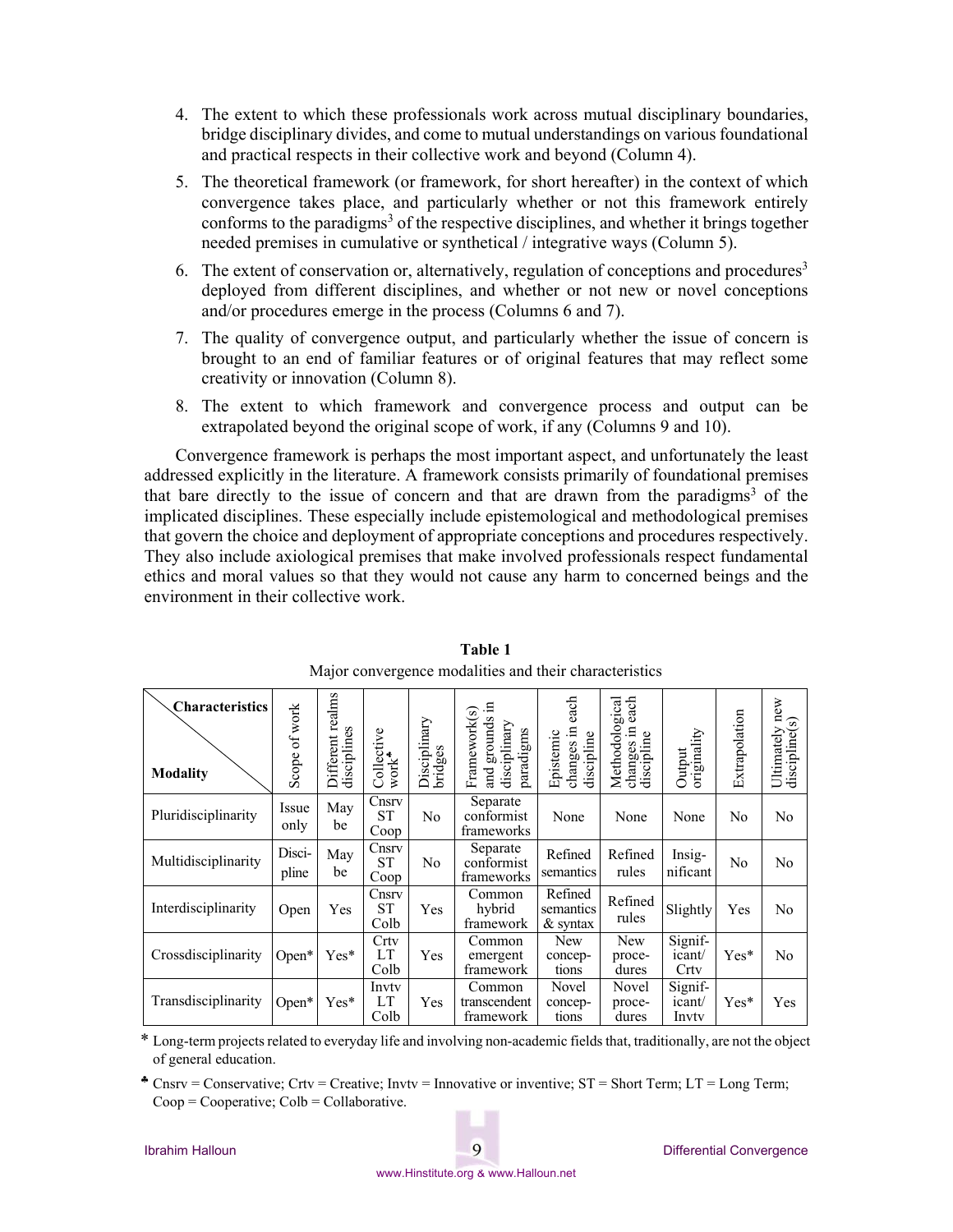#### **Box 1.** Glossary of terms as intended in this work**.**

#### *Collective work*

- *Cooperation*: Individual, or groups of, professionals working in parallel or in series, sequentially without reiteration like in an assembly line, to tackle an issue (question, problem, case study, product design or manufacture, research or development project, etc.) that is often of particular interest to one specific participant (individual or group). Tasks are distributed and each participant carries out the respective task separately and independently of other participants. Participants' contributions are compiled at the end of the joint venture as individually produced, without raising throughout the venture any question about any contribution or any implicated discipline.
- *Collaboration*: Participants (individuals or groups) work jointly together as a team of co-owners of shared responsibility on an issue of mutual interest. They coordinate and share tasks and revisit their work throughout the joint venture for evaluation and regulation under specific terms mutually agreed upon. The final output may result of progressively integrating individual contributions.

#### *Work process and output*

- *Conservative*: Conforming to existing and mutually accepted premises (tenets, principles, and other foundational propositions), rules, norms, and standards, and looking like, or reminiscent of, already known or established processes and entities (objects, ideas,... and their properties) hereafter referred to cumulatively or separately as "things", whether concrete or abstract.
- *Creative*: Derived or extrapolated from existing things, critically and insightfully, and deployed in new ways and with new specifications or attributes, but in accordance with existing and mutually accepted premises, norms, and standards.
- *Innovative*: Brought about critically and insightfully in novel ways and with novel specifications or attributes, in accordance with new premises, norms, and standards.

#### *Framework*

- *Conformist*: Drawn from one (or more) specific paradigm(s) while entirely preserving and strictly adhering to all concerned paradigmatic premises.
- *Hybrid*: Resulting from bringing harmoniously together premises from different paradigms, without synthesis or integration, and in total conformity to such paradigms.
- *Emergent*: Resulting from the synthesis or integration of premises from different paradigms, in conformity to such paradigms, and resulting in especially new epistemic and methodological aspects that cannot be attributed to any of the combined premises taken alone.
- *Transcendent*: Resulting from transgressing existing paradigms in certain respects, and bringing about novel and unprecedented paradigmatic premises that are meant, in differential convergence, more to complement than to supervene the paradigms in question.

#### *Episteme*

*Conception*: A concept or a relationship among concepts (including axioms, laws, theorems, etc.).

- *Semantics*: Meaning of a conception in the epistemic context of a given discipline, and aspects it refers to or corresponds to in a set of things in the real world or abstract realm of the discipline.
- *Syntax*: Rules for setting relationships or connections and carrying allowed operations (e.g., derivation or transformation) within and among conceptions.

#### *Methodology*

*Procedure*: A process, mechanism, or operation, along with necessary tools, resources, and other means for carrying it out in defined settings and in accordance with well-defined rules and guidelines, including norms and standards for choosing appropriate means.

*Specific attributes* (especially of conceptions and procedures)

- *Refined*: Improved following evaluation and regulation that brings it out with familiar specifications, and in conformity with established norms and standards.
- *New*: Not known before in a specific context, but can be traced in certain respects to already known premises or things.
- *Novel*: Not known before and cannot be traced in any significant respect to already known premises or things.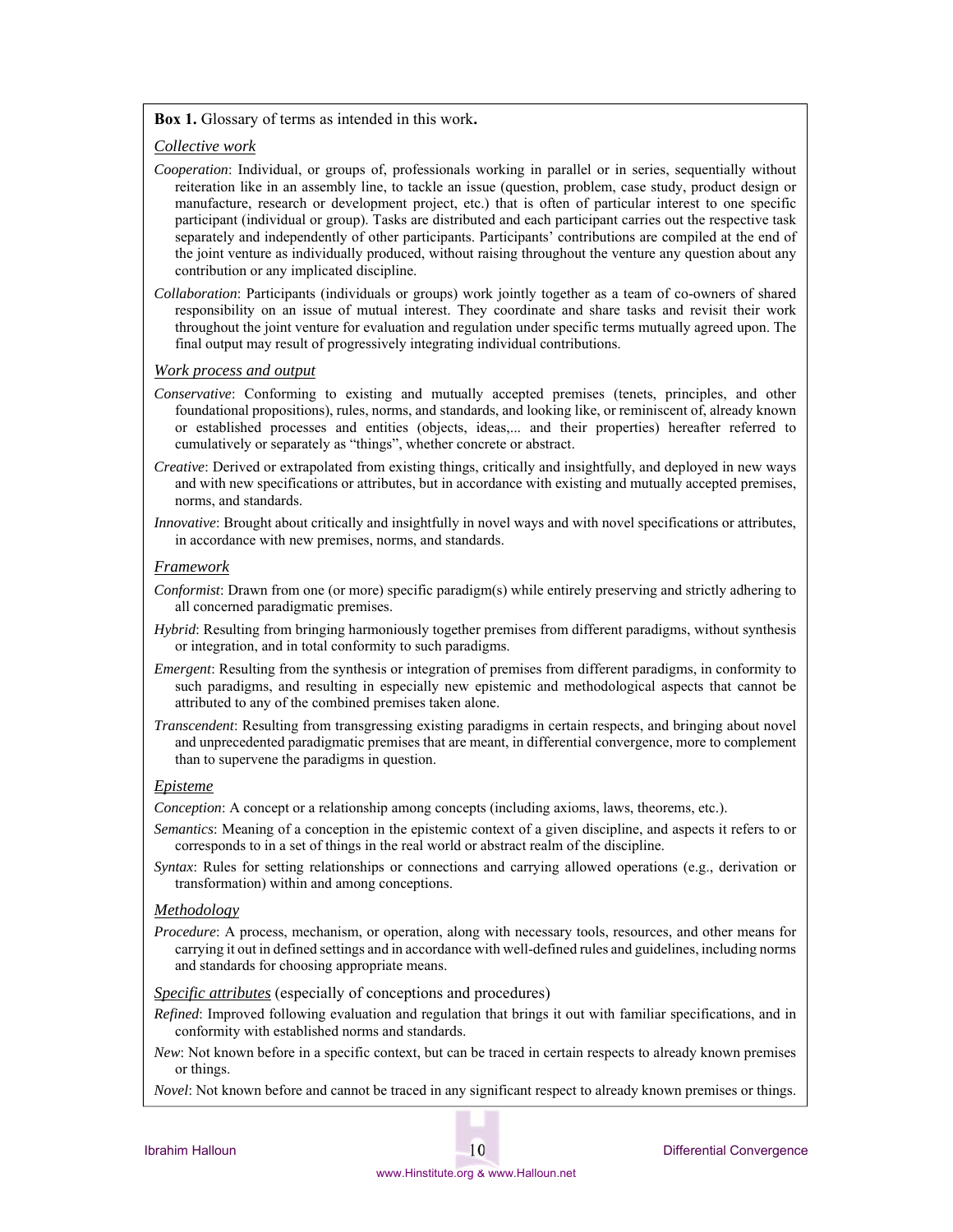The framework governs a convergence modality in its entirety, from defining the issue to be tackled, to setting the theoretical and practical terms and conditions of collective work and subsequently selecting and deploying the appropriate conceptions and procedures, all the way to bringing the issue at hand to its desired end. In education, the framework has in addition to paradigmatic premises of academic disciplines a pedagogical component that includes primarily cognitive premises pertaining to learning and instruction.

Table 1 summarizes how the five convergence modalities are distinguished in terms of the eight criteria mentioned above. Certain words used in this table and throughout our discussion have special meanings for us as expressed in Box 1. The modalities are outlined next. The outline indicates how each modality differs from its predecessors relative to those criteria and what added features it brings about. A particular example with simple features about testing the efficacy of a medical drug designed for production in different formulas is used for illustration. The conditions of drug testing and production are progressively modified to meet the terms of each convergence modality. Our discussion in this section is followed in the next section with a summary of key aspects that cut across all modalities. Both sections pertain to research and development in general. Extrapolation to education makes the object of the last section.

### *2.1 Pluridisciplinarity*

Pluridisciplinarity is the simplest and most conservative convergence modality. It is about output-focused distributed or separate tasks whereby professionals from different disciplines, often in the same field and/or the same realm, come together for a one-time, short-term *cooperation* on a particular issue (question, problem, case study, product design or manufacture, research or development project, etc.).

The issue that may or may not relate to everyday life may be of exclusive interest or concern to one particular party (individual or group of professionals) coming from one particular discipline, or it may interest one party far more than others. This party seeks the cooperation of professionals from other disciplines the disciplinary knowledge and expertise of whom is indispensable for handling the issue at hand. Cooperation is sought often not to help specifying the output, which this party reserves to itself, but to facilitate the process of getting it.

Pluridisciplinary cooperation may take place on an informal basis with various parties working, to a large extent, separately and independently of each other. In contrast, it may be somewhat structured with the concerned party taking the lead in defining the issue of interest and laying out the terms of cooperation. These terms are usually limited to the following:

- 1. Defining the scope of work restricted to issue resolution.
- 2. Setting criteria for the sought output (how to determine if the issue is satisfactorily resolved).
- 3. Delineating the expected contribution (and reward or compensation, if any) of each participant (individual or group of professionals from a given discipline).
- 4. Setting the cooperation agenda, in consultation with participants, in the form of a limited number of stages (or perhaps only one stage) of particular timetable and task to be achieved by each participant by the end of each stage, leaving it to each participant to decide on all the logistics to get there.

Throughout their short-term, limited cooperation, participants concentrate only on the issue of interest in its spatial (social included) and temporal confinements, and pay no attention to

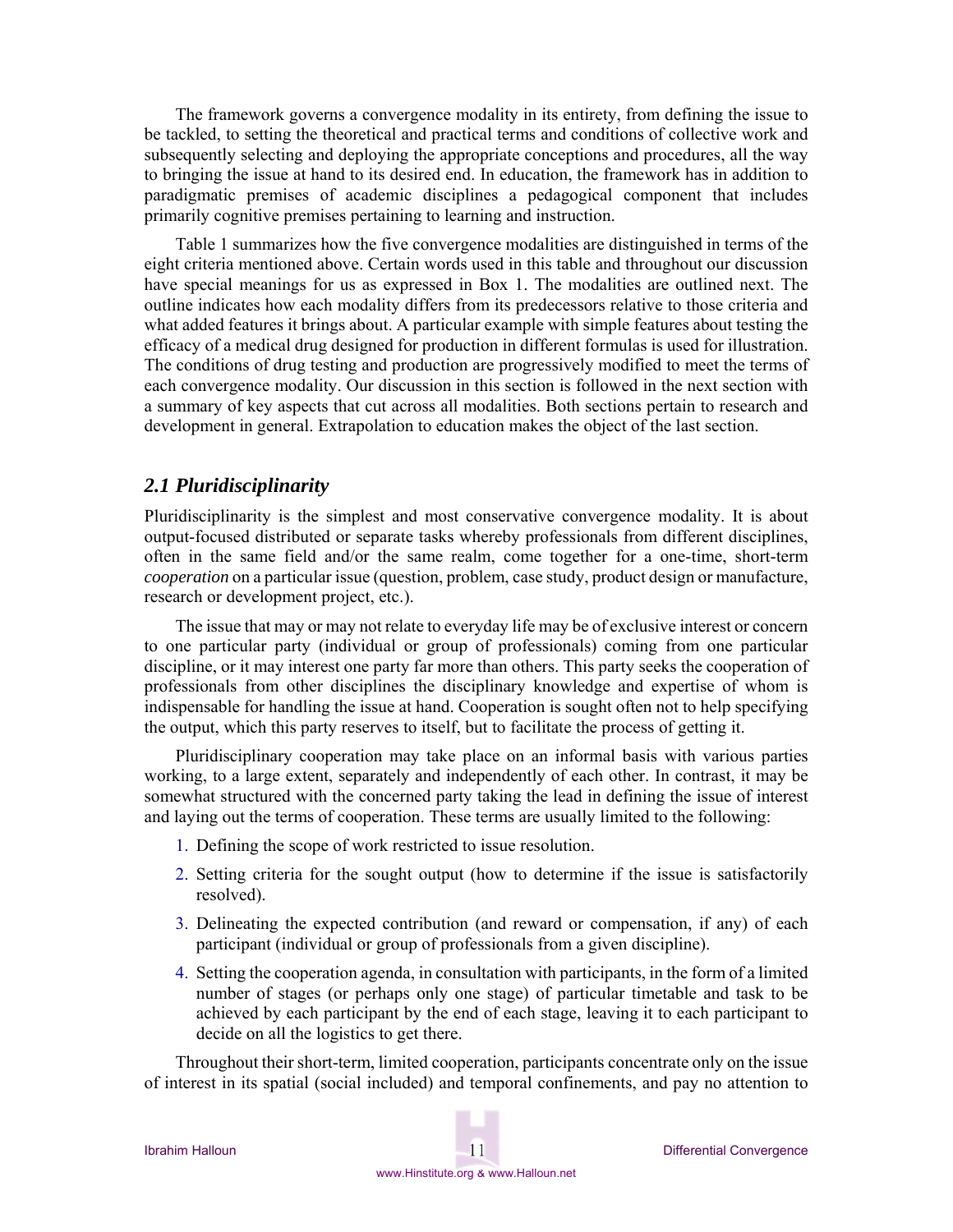possible implications of their work, be it beneficial or not, beyond the handled issue. They work separately in the confinement of their individual disciplines, totally independently of each other's discipline and of other disciplines in all foundational and practical respects. They proceed in parallel and sequence without reiteration, i.e., from one task to the next without any participant checking with other participants and without going back to a previous stage for any regulation or change. Their cooperation then truly converges only at the end with the output, and not at any point during the process of bringing about this output.

Each participant (individual or group) adapts a *separate framework* that draws exclusively on the paradigm of the respective discipline, and relies exclusively on the episteme and methodology of this particular discipline<sup>3</sup> (or specific disciplinary branch<sup>1</sup>). Participants proceed in *conservative* ways that preserve the integrity of each discipline in all respects. They conform to their disciplinary paradigms as they stand in all their premises, irrespective of any

**Box 2**. Some major aspects of a pluridisciplinary research conducted to ascertain the efficacy on a certain illness of two drugs produced with the same ingredients but in different proportions.

- 1. The drug company defines the issue it wants to address (production of a drug following specific formula(s)) in a pluridisciplinary perspective and sets the terms of cooperation with concerned parties. The scope of collective work is limited to the comparative evaluation of the efficacy of the two drug formulas in healing or improving, in specific respects, the condition of a sample of concerned patients during a fixed period.
- 2. The company negotiates with clinics (physicians), medical laboratories, and, perhaps, outside statisticians to decide on whom to cooperate with.
- 3. Participants (company, clinics, medical laboratories, statisticians) set their individual frameworks that draw on their individual paradigms to carry out accordingly their respective tasks.
- 4. The company produces the drug in two formulas, one following the exact composition already available in the market, the other with the same ingredients but in different proportions. A placebo may also be considered.
- 5. The company sets out to test two null hypotheses. The first hypothesis supposes that the drug this company produces with the exact same formula available in the market brings about the same results already known for that drug (and better than the placebo, if any). The second hypothesis assumes that the drug with the new proportion of ingredients leads to better results in specific respects. The company sets in consultation with clinics and laboratories treatment results needed to make proper judgment about each hypothesis.
- 6. Clinics set patient variables to collect data about in order to ascertain the efficacy of the two formulas, along with the appropriate protocols for patient treatment and follow up. Protocols include medical tests to be run by commissioned laboratories in accordance with established premises and protocols.
- 7. Statisticians (within or outside the company) decide how to document and analyze collected data, including appropriate statistical tests and coefficients that determine whether to accept or reject either hypothesis.
- 8. Clinics choose the sample of patients that they need to test the formulas on in accordance with established regulations and ethical and moral codes. Treatment subsequently begins following the designated protocols, and clinics and laboratories collect data without any change in protocols and without the intervention of other parties. Once all data are in, they are reported to the company and/or statisticians.
- 9. Once they receive all needed data, statisticians proceed to data analysis in ways to help the company come to proper judgment regarding the hypotheses, and subsequently to an appropriate decision regarding the production of the drug with the same ingredients and the same and/or different proportions.
- 10. Throughout the entire research, neither party questions the value of drug ingredients or any of the conceptual and procedural knowledge relied upon in any discipline, whether in health sciences or statistics. Each party carries out its task in the sequence shown above and completes it without reiteration in accordance with the terms of cooperation agreed upon at the beginning of the cooperative venture.
- 11. Cooperation ends with the appropriate decision regarding the hypotheses and drug production with no significant implications to any party beyond that point.
- 12. Though directly concerned along with their patients, participating physicians, like any other participant outside the drug company, do not intervene in drug specifications and production throughout the pluridisciplinary enterprise and beyond. At any point, and once the drug is produced by the investing company, concerned physicians may only decide whether or not to prescribe the drug to their patients.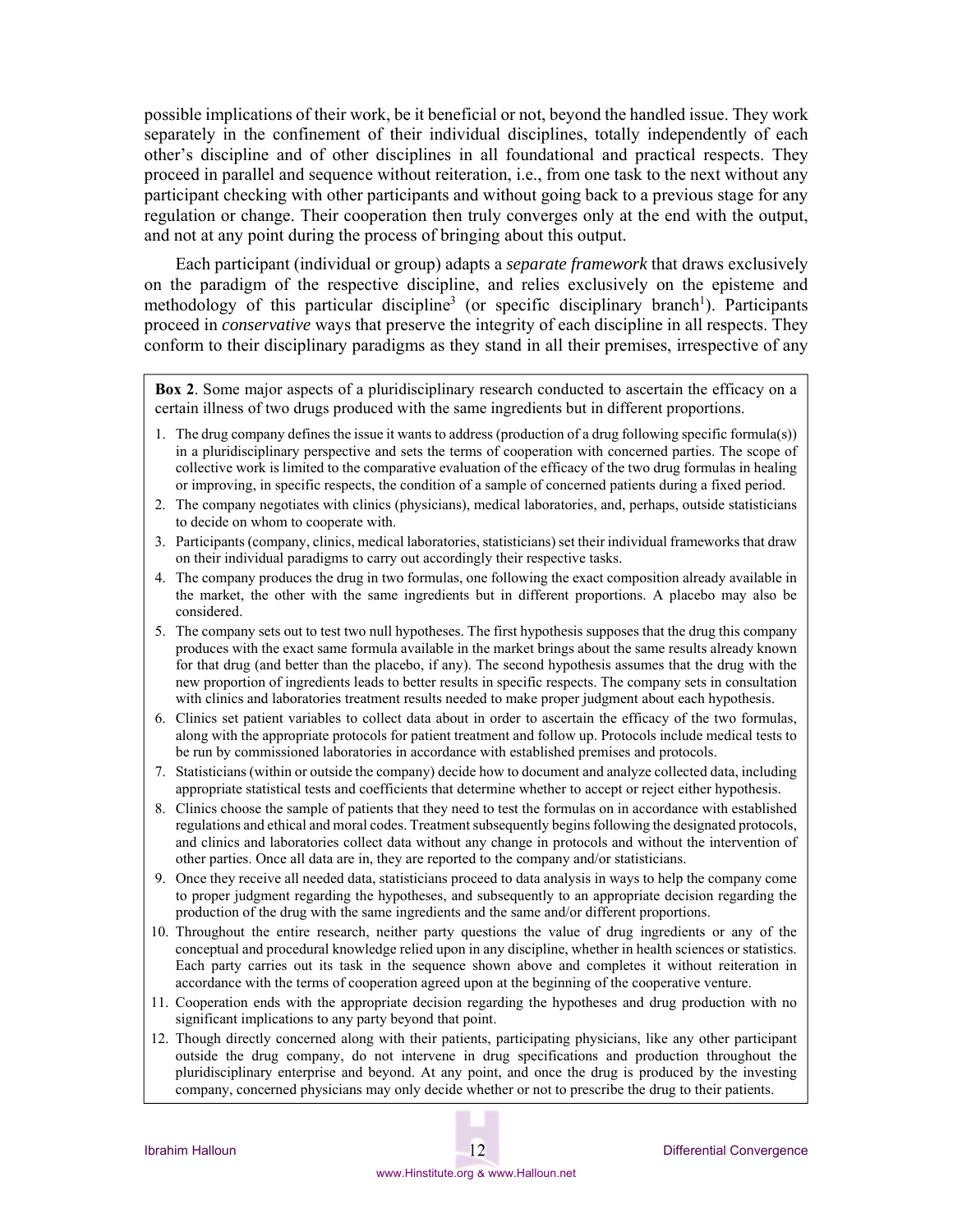challenge that may arise to any such premise. The same goes at the epistemic and methodological fronts where conceptions and procedures are simply adducted and reproduced as needed without being questioned or regulated in any implicated discipline should any drawback, discrepancy among disciplines, or any other challenge emerge.

The resulting output, whether an object or a process, is cumulative or discretely additive and totally reproductive. Like a patchwork or a quilt, it comes about from a mere compilation not a synthesis of what has been adducted or elicited from different disciplines, and can be entirely traced back to what is already known in and about the implicated disciplines with no originality or novelty in any of its parts.

Pluridisciplinarity is perhaps the most popular convergence modality, especially when cooperation takes place on informal basis among academics or when one party has far more at stake with the handled issue than others. This is for example the case when a pharmaceutical company wants to carry out a field research to decide whether to produce a given drug already in the market with the exact formula applied by other companies, or with a different proportion of the same ingredients already used in the production of the drug. The company may then cooperate with a number of parties including but not limited to physicians to test the two drug formulas on concerned patients, and medical laboratories to carry out specific tests on patients and ascertain the effect of prescribed drugs on specific health factors. The company may also cooperate with outside statisticians to handle some aspects of data analysis. Box 2 presents an outline of some major tasks handled by different parties in a pluridisciplinary perspective up to the point of deciding in what formula(s) the company will produce the drug. Note that aspects outlined in Box 2 would apply similarly if the issue were about comparing the efficacy of two instructional methods with a given population of students through pluridisciplinary research.

All in all, pluridisciplinary endeavors are short-term conservative, cooperative endeavors strictly confined to a particular issue. They conform entirely to existing paradigms, episteme and methodology included, and are totally reproductive in their approach and output. They result in no change in implicated disciplines. Disciplinary paradigms are entirely preserved, and so are the entire disciplinary repertoires of conceptions and procedures in all their semantic, syntactic and regulatory details.

#### *2.2 Multidisciplinarity*

Multidisciplinarity is a conservative, cooperative convergence modality that shares many features with pluridisciplinarity. However, it has some advantages over the latter modality because of the following differences (Table 1):

- 1. The issue is now of mutual interest to all participants and not of exclusive or prime interest to one particular participant (individual or group of professionals).
- 2. Participants, though primarily confined to the issue at hand, pay some attention to possible implications of their work on some epistemic and methodological aspects of their individual disciplines, but only in the direction of making affordable refinements.
- 3. Participants may contrast and evaluate their disciplinary conceptions and procedures and lay the finger on some discrepancies or other issues within and among disciplines.
- 4. The output is still cumulative and predominantly reminiscent of existing disciplinary byproducts, yet it may present minor and insignificant originality.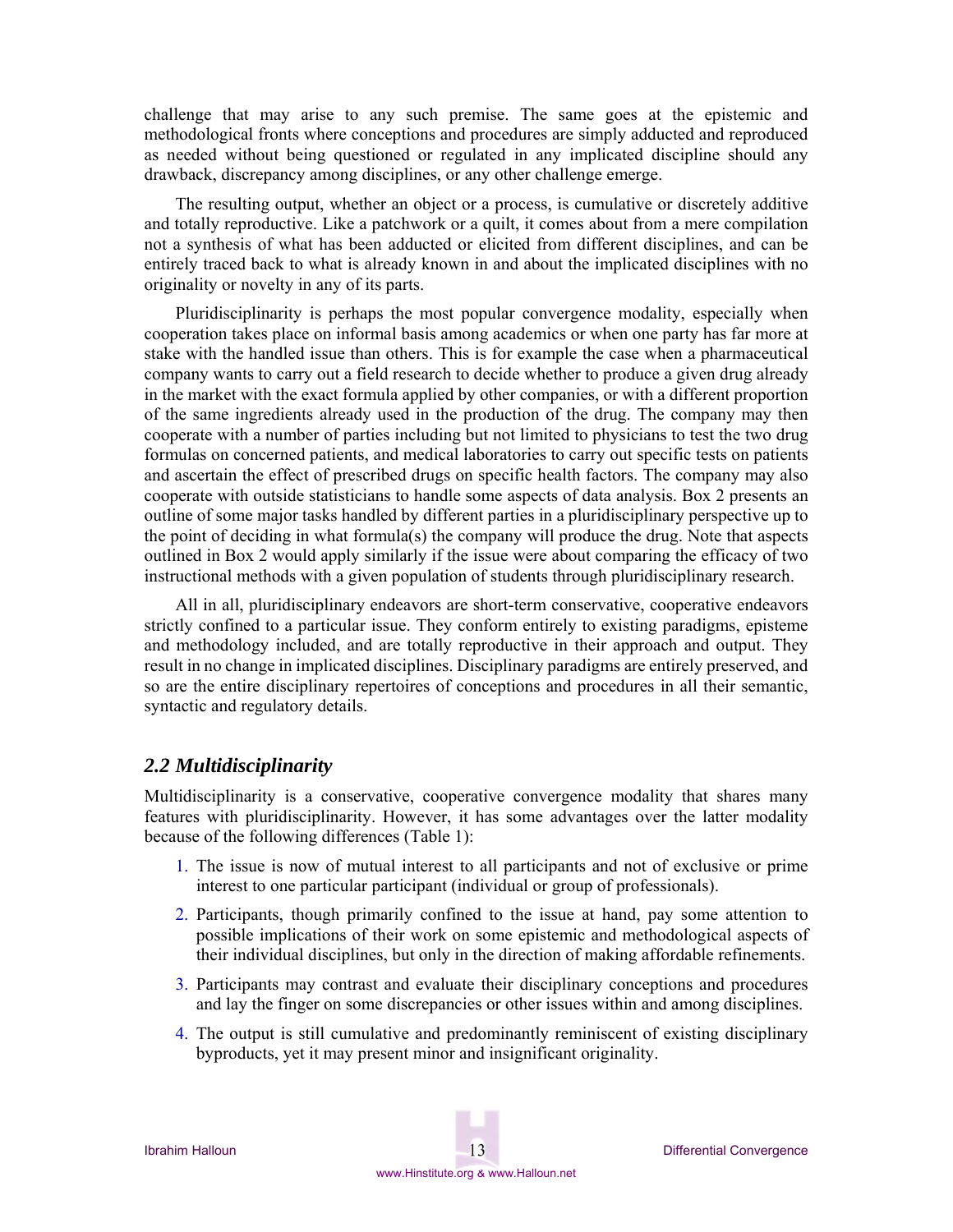Like in the case of pluridisciplinarity, participants continue here to conform entirely to the paradigms of their individual disciplines, from paradigmatic premises to episteme and methodology. However, and unlike before, they begin now to look across the boundaries of their disciplines, yet without transgressing boundaries or conceiving ways to bridge their disciplinary divides. Their efforts in this respect are limited to refinement and improved efficiency with no significant change in any respect. They mostly try to infuse some harmony into the diversity of the semantics of their common or related conceptions and of the rules of their common or related procedures, all in conformity to the epistemic and methodological premises of their individual disciplines. Significant inconsistency and incongruence, if detected, are only bypassed, not regulated, in order to still preserve the fundamental integrity of their disciplines. Participants in pluridisciplinary and multidisciplinary cooperative ventures alike are usually not inclined to share their experience with their professional communities.

Multidisciplinarity is a popular convergence modality, and perhaps the most popular when cooperation needs to be formalized among academics, and when these are open, in conformity to existing paradigms, to come to common understandings on their related conceptions and procedures without inducing significant changes in any conception or procedure. This would be for example the case of our previous example when all involved parties deliberately reflect back on what they bring to the table from their epistemic and methodological repertoire as they proceed through their cooperative venture without change in task distribution, ownership, and execution. All items then stand as they appear in Box 2 except possibly for items 10 and 11. Unlike pluridisciplinarity, multidisciplinarity allows for semantic and minor routine operational refinements (Table 1) in Item 10, and for perhaps some change in secondary but not primary drug ingredients in Item 11 (e.g., adding ingredients that help speed up or slow down the digestion and activation of the primary ingredients that are the object of research).

 All in all, multidisciplinary endeavors, like pluridisciplinary ones, are short-term conservative, cooperative endeavors concerned with a particular issue within the confinement of implicated disciplines. Participants adhere strictly to their paradigms, and are largely conformist in their approach and output. Except for limited refinement in some semantic and regulatory aspects, they result in no significant change in the concerned disciplines.

#### *2.3 Interdisciplinarity*

Interdisciplinarity is another conservative convergence modality that preserves the integrity of implicated disciplines, entirely in a foundational paradigmatic perspective, and to a large extent in epistemic and methodological perspectives. However, it has many advantages over pluridisciplinarity and multidisciplinarity mostly in the following respects (Table 1):

- 1. Participants from necessarily different realms come together for often short-term *collaboration*, instead of cooperation, on one particular issue of mutual interest that necessarily relates to everyday life and, unlike the previous two modalities, to traditionally non-academic fields.
- 2. Collaboration is somewhat equitable in the sense that participants from various disciplines are actively and interactively engaged throughout the collaborative work on equal footings. They are no longer called upon, as with pluridisciplinarity and multidisciplinarity, to serve the agenda of a primary stakeholder without having a say in determining the nature of the output and the actual process of getting it.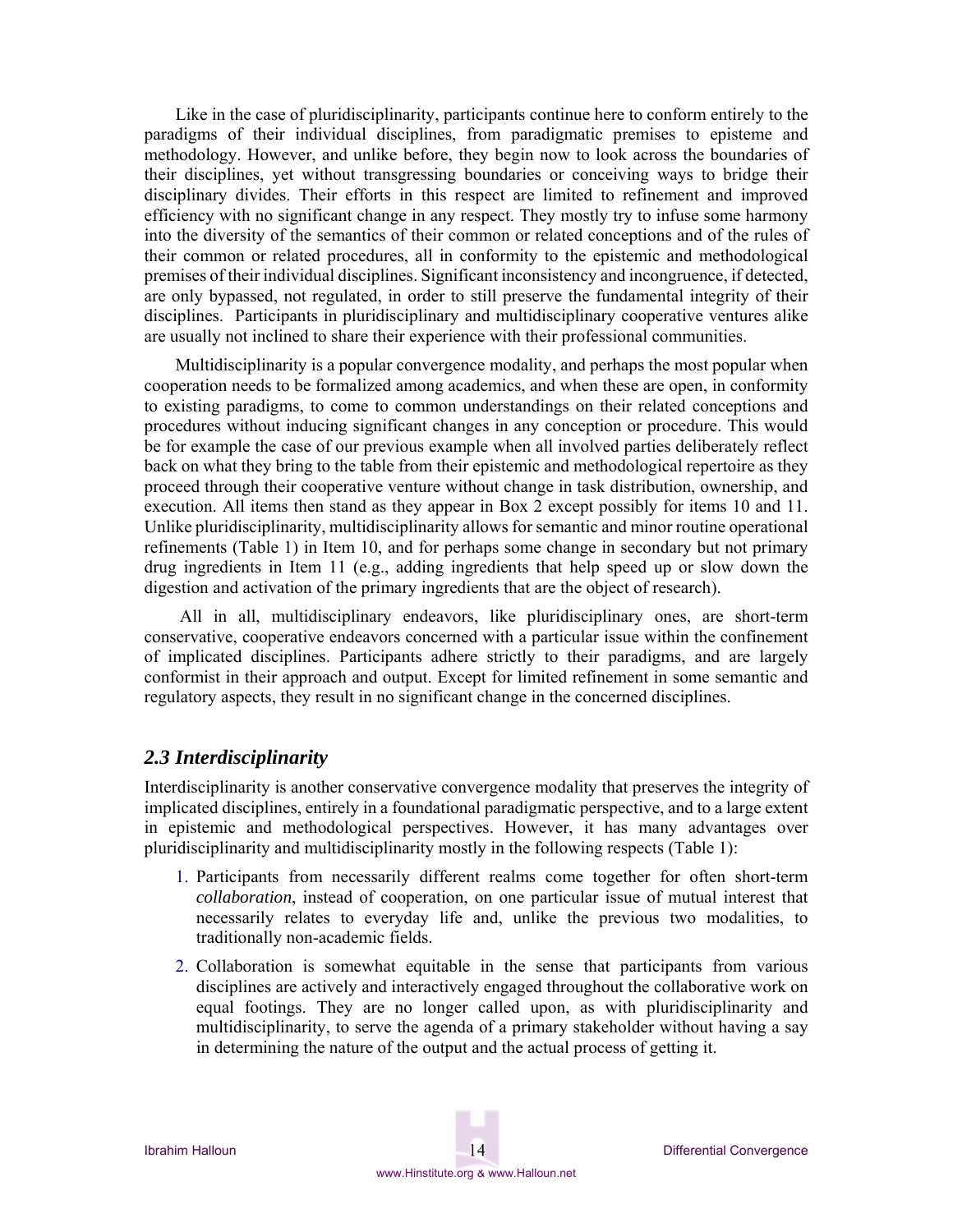- 3. Participants now work together all along and not separately and independently of each other as before, and do so not under separate disciplinary frameworks but under one common *hybrid framework* that draws cumulatively, with no synthesis or integration, upon all their paradigms.
- 4. Participants are mostly focused on, but not rigidly confined to, the issue at hand. They now look for possible implications of their work on life matters in addition to their disciplines. They do so in the latter respect jointly in each other's discipline and not separately in their individual disciplines as before, and this by bringing together

**Box 3**. Measures that help converting the research of Box 2 on drug efficacy from pluridisciplinary cooperation to interdisciplinary collaboration.

- 1. The drug company calls upon concerned parties to discuss and define the envisaged issue (production of a drug following the same two formulas as before) and set together the terms of collaboration on this issue in an interdisciplinary perspective. The scope of collective work is extended, beyond the efficacy of the two formulas on the physical health conditions they are meant to treat, to a comparative assessment of the formulas' long-term impact on certain psychological and social aspects of treated patients.
- 2. Participants now include psychologists and sociologists in addition to the drug company, physicians, medical laboratories, and outside statisticians, all engaged on equal footings.
- 3. Participants come all together to set one common hybrid framework for their collaborative venture. The framework brings cumulatively together, without synthesis or integration, needed premises from the disciplinary paradigms of various participants.
- 4. The company produces the drug in the same two formulas as before, along with a placebo.
- 5. Participants set together the null hypotheses and everything needed to make proper judgment about each hypothesis. The hypotheses may be expressed in similar ways to those of Box 2 while accounting for the designated psychological and social aspects, as well as for the placebo.
- 6. Participants all agree on patient variables to collect data about in order to ascertain the efficacy and side effects (physical, psychological, and social) of the two formulas, and set the appropriate protocols for patient treatment, monitoring, and follow up.
- 7. Participants all agree on how to collect, document, and analyze data, including appropriate statistical tests and coefficients that determine whether: (a) there is any need to regulate the adopted protocols at specific points of implementation, and (b) to accept or reject each hypothesis at the end.
- 8. Physicians choose the sample of patients that they need to try the formulas on in accordance with established regulations and ethical and moral codes. Treatment subsequently begins following the designated protocols, and data are collected and continuously analyzed and shared among all participants. Protocols are revisited at designated implementation points to determine, with all participants' agreement, if changes are necessary and can be feasibly implemented along the road.
- 9. Once patients' treatment is completed and all needed data collected, statisticians proceed to data analysis in consultation with all parties in order to come to proper judgment regarding the hypotheses, and subsequently to an appropriate decision regarding the production of the drug with the same ingredients and the same and/or different proportions.
- 10. Throughout the entire research, neither party questions their disciplinary paradigms or the ontology of any of the deployed conceptions and procedures. However, the considered protocols may be revisited and regulated as mentioned above in the context of the adopted hybrid framework, and the semantics and syntax of certain conceptions and rules of certain procedures may be refined in accordance with, and preservation of, paradigmatic premises of various disciplines, epistemic and methodological included.
- 11. Cooperation does not necessarily end with the appropriate drug production that may take place with a change in either originally tested formula. Lessons learned in all respects throughout the collaborative venture are extrapolated within the areas of interest of each participant in ways to benefit their respective fields and disciplines.
- 12. Participating physicians and all other parties may consider to extend their collaborative venture in a longitudinal research after drug production to keep track of treated patients and continuously evaluate the drug in all physical, psychological, and social respects addressed above and perhaps more. Drug production may then be eventually reconsidered based on data collected in the longitudinal research.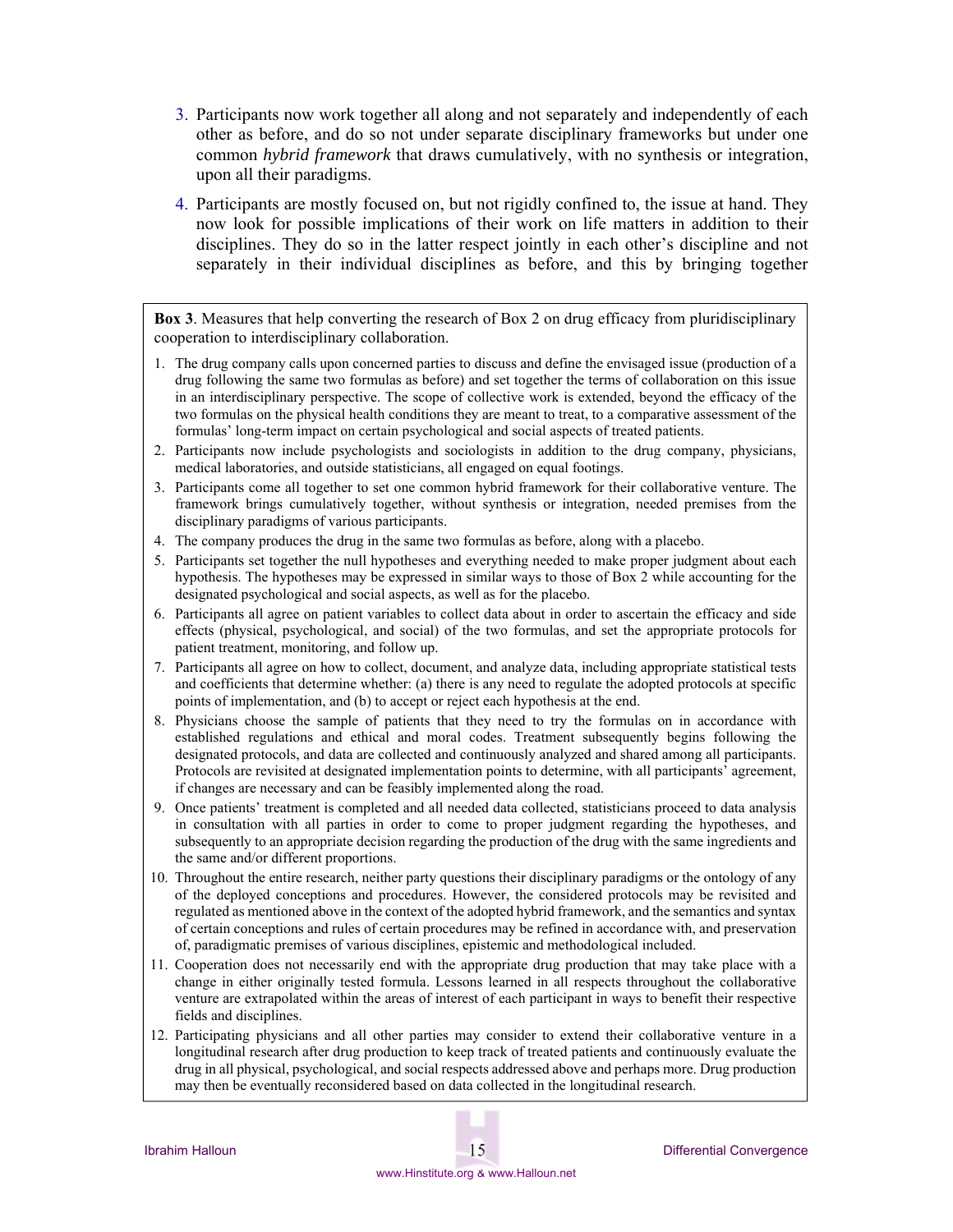conceptions and procedures from their individual disciplines in cumulative ways without synthesis or integration.

- 5. Transfer from one discipline to another and intrinsic regulation now begin to take place in epistemic and methodological respects but only in the direction of making affordable refinements in conformity with disciplinary premises in these respects.
- 6. The output is still cumulative and largely reminiscent of existing disciplinary byproducts, yet, and unlike before, it may present some significant originality and it may be extrapolated beyond the original scope of work, thus opening the door for a long-term collaboration.

Participants continue to conform here, like in the case of the former two convergence modalities, to their disciplinary paradigms. However, and unlike before, they now begin to wander across the boundaries of their disciplines, and, though still hazily, transgress boundaries and conceive some primitive bridges across disciplinary divides. They may subsequently contrast each other's conceptions and procedures and enhance or refine the semantics and syntax of existing conceptions, optimize rules and guidelines of established procedures, and come to mutual understandings on such matters. However, they continue to bypass without resolution mutual discrepancies or challenges that necessitate significant conceptual or procedural changes. Finally, and like with crossdisciplinarity and transdisciplinarity, participants now share their collaborative experience with their professional communities.

The drug production example of Box 2 would turn into an interdisciplinarity venture when converted in the manner indicated in Box 3. The reader is invited to contrast corresponding items in the two boxes to realize the advantages that interdisciplinarity brings over the previous two cooperative modalities as summarized in Table 1.

Interdisciplinarity is perhaps the most affordable modality for beginning to infuse meaningful convergence into traditional disciplinary settings, primarily because it still conforms to disciplinary paradigms and preserves the integrity of implicated disciplines in various respects. Through conservative collaboration, this modality allows for transfer across unfettered disciplinary boundaries for mainly bringing about shared meanings and understandings on existing conceptions and procedures without significant ontological change to any conception or procedure, and without necessitating the inception of new conceptions or procedures. Significant changes still await the following two convergence modalities.

#### *2.4 Crossdisciplinarity*

With crossdisciplinarity, convergence begins to have its full significance through creative collaboration that goes beyond infusing relative harmony into existing disciplinary conceptions and procedures in conservative ways that totally conform to the ontology of various disciplines as before. Crossdisciplinary convergence synthesizes or blends various disciplinary elements in somewhat integrative ways that allow for the emergence of new paradigmatic aspects, foundational, epistemic, and methodological, in any implicated discipline. More specifically, this modality proceeds in new and more productive ways that include the following:

1. Participants from necessarily different realms, including traditionally non-academic fields, come together for a long-term and equitable, *creative* and *not conservative* collaboration that is life related, no longer confined to any particular issue, and not necessarily limited to one particular project.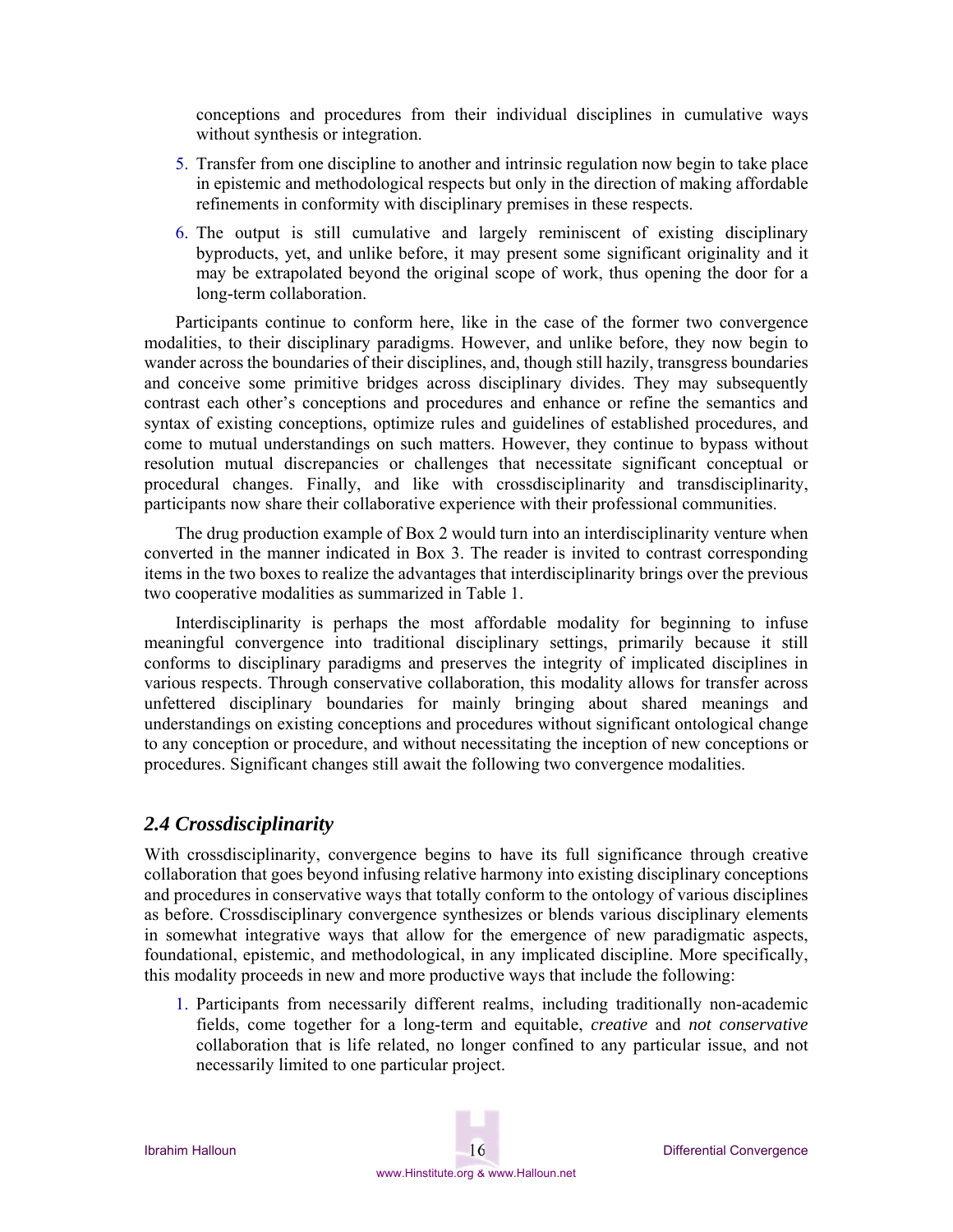- 2. Participants work together all along under one common *emergent framework* that draws upon, and conforms to, all their paradigms with synthesis or relative integration, and thus that implies some additions to, and/or changes in, the paradigmatic premises of their individual disciplines.
- 3. Participants rely mutually on their disciplines in *creative* ways that involve reiterative, critical evaluation and insightful regulation of various disciplinary premises and components, and that lead to any or all of the following:
	- a. Deployment of existing conceptions and procedures in unprecedented ways.
	- b. Regulation of conceptions and procedures in ways that may change any of them significantly, and not only infuse harmony in conceptual semantics and syntax or induce conservative procedural refinements.
	- c. Inception of *new* conceptions and/or procedures by derivation from, or extrapolation of, existing epistemic or methodological components.
- 4. The output is creative and no longer cumulative and reminiscent of existing disciplinary byproducts. It comes about with significant originality in many or all respects, and is prone to extrapolation in ways to widen the scope of implicated disciplines in both domain and function.
- 5. Unlike the previous three modalities, crossdisciplinary convergence is truly *systemic*  and somewhat *integrative*. With the former modalities, participants focus on specific conceptual and/or procedural components of their individual disciplines, and only in relation to a given task and not the big disciplinary picture. With this new modality, the focus becomes on each discipline in its entirety, its wholeness, and in relation to other disciplines. A truly systemic perspective in the sense discussed in Section 4 begins to take shape here in a critical and insightful way so that creative disciplinary changes may subsequently be brought about. Those changes often result from synthesis and integration of disciplinary components in the manner discussed in point 3 above.

Crossdisciplinarity is a cross-breeding, cross-fertilizing, or cross-pollinating convergence modality (whence the cross- prefix in the name of this modality) that requires continuous crossing of boundaries among disciplines, mutual and reiterative critical evaluation and insightful regulation of various disciplinary aspects, and bridging of disciplinary divides. It leaves it subsequently to participants' creativity to bring about significant changes in all paradigmatic and practical respects. Those changes are emergent in the sense that they stem from existing premises and epistemic and methodological components and come out with new aspects that cannot be attributed to anything they emerge from but that can always relate and conform to implicated disciplines.

The drug production example considered so far would turn into a crossdisciplinary venture as outlined in this section and in Table 1 when, preserving other items (and replacing inter- with cross- disciplinarity), some items in Box 3 are changed as follows:

- A new drug with partially or entirely different ingredients is considered in Item 1 and throughout the collaborative venture, in addition to, or even instead of, the drugs with established ingredients.
- An emergent framework replaces the hybrid framework of Item 3, and everything takes place accordingly in subsequent items.
- Everything in Item 10 may now be questioned and subject to significant regulation without transgressing any discipline.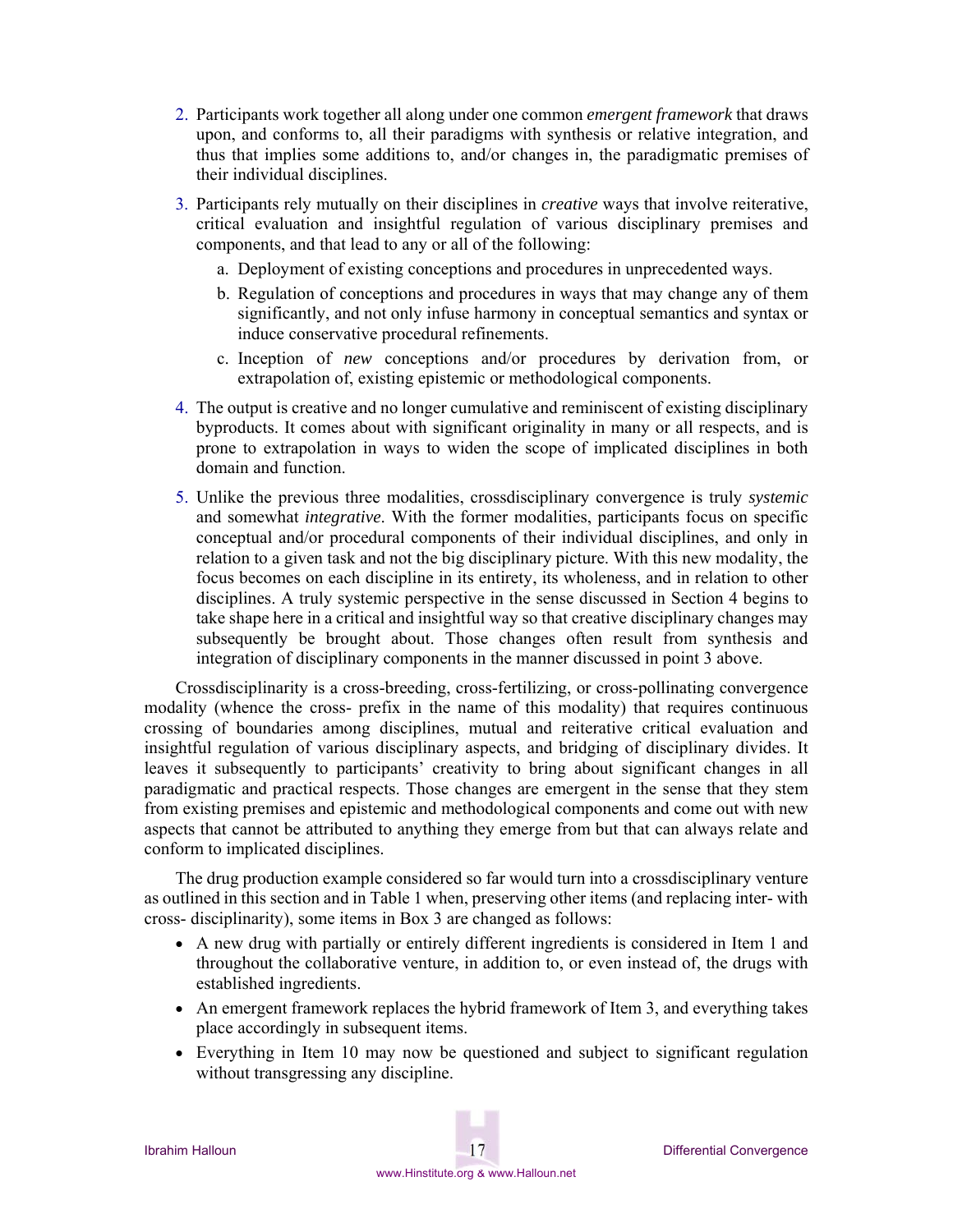- Extrapolation is open to all disciplines and fields in Item 11, including the production of all sorts of drugs.
- Disciplinary premises and components may be reconsidered in Item 12, as well, with possibly continuous emergence in any disciplinary respect.

Crossdisciplinarity is the optimal convergence modality that may be carried out in traditional disciplinary settings at a reasonable cost. The modality is quite differential and does not call for, or result into, a paradigmatic shift or revolutionary disciplinary changes, which may help taming down opposition from conservative voices anywhere they might be. Changes it brings about are yet systemic and significant as they may affect various paradigmatic aspects of any given discipline. Through creative collaboration, this modality removes all paradigmatic and practical barriers among disciplines, bridges disciplinary divides, and brings about original, systemic disciplinary and practical daily life outcomes that could not be brought about under any of the previous three conservative modalities.

### *2.5 Transdisciplinarity*

Transdisciplinarity is the ultimate convergence modality that surpasses by far all other modalities. Like crossdisciplinarity, it is a non-conservative, long-term collaboration that brings about original outcomes in disciplinary and daily life respects. However, it goes a leap ahead the former modality by not simply linking existing disciplines in different realms, but by going outside and beyond disciplinary boundaries altogether to transcend without giving away existing disciplines. As such, transdisciplinary differs from crossdisciplinarity and other modalities in the following respects:

- 1. Participants work together all along under one common *transcendent* framework that integrates premises from the paradigms of implicated disciplines and adds new premises that transcend those paradigms.
- 2. Participants rely mutually on their disciplines in *innovative* ways that involve reiterative, critical evaluation and insightful regulation of various disciplinary premises and components, leading to completely *novel* premises and components that do not necessarily relate to existing ones and that bring about a novel output that is completely original in most if not all respects.
- 3. The entire experience is continuously *extrapolated in all systemic perspectives* to bring about innovative byproducts leading possibly to the creation of an entirely *new discipline* that may cut across existing fields and realms or lay the ground for a completely new field.

Transdisciplinarity is a convergence modality that transcends existing disciplines (whence the trans- prefix in its name) in all foundational and practical respects in order to bring about novel and unprecedented outcomes that could not be conceived or even foreseen in the confinements of existing disciplines, whether separated or integrated. When all other modalities, and especially crossdisciplinarity, fail to meet the ends set for collective work, transdisciplinarity becomes the only resort. This is especially the case when faced with unprecedented issues with no known ways out, like a totally new disease that has not been confronted before in any form and for which no treatment is available or may be conceived in the confinements of existing paradigms and knowledge in health sciences. An entirely new drug would then have to be produced, very likely in a transdisciplinary venture as outlined here and in Table 1. Such venture would follow suit with Box 3 modified as discussed with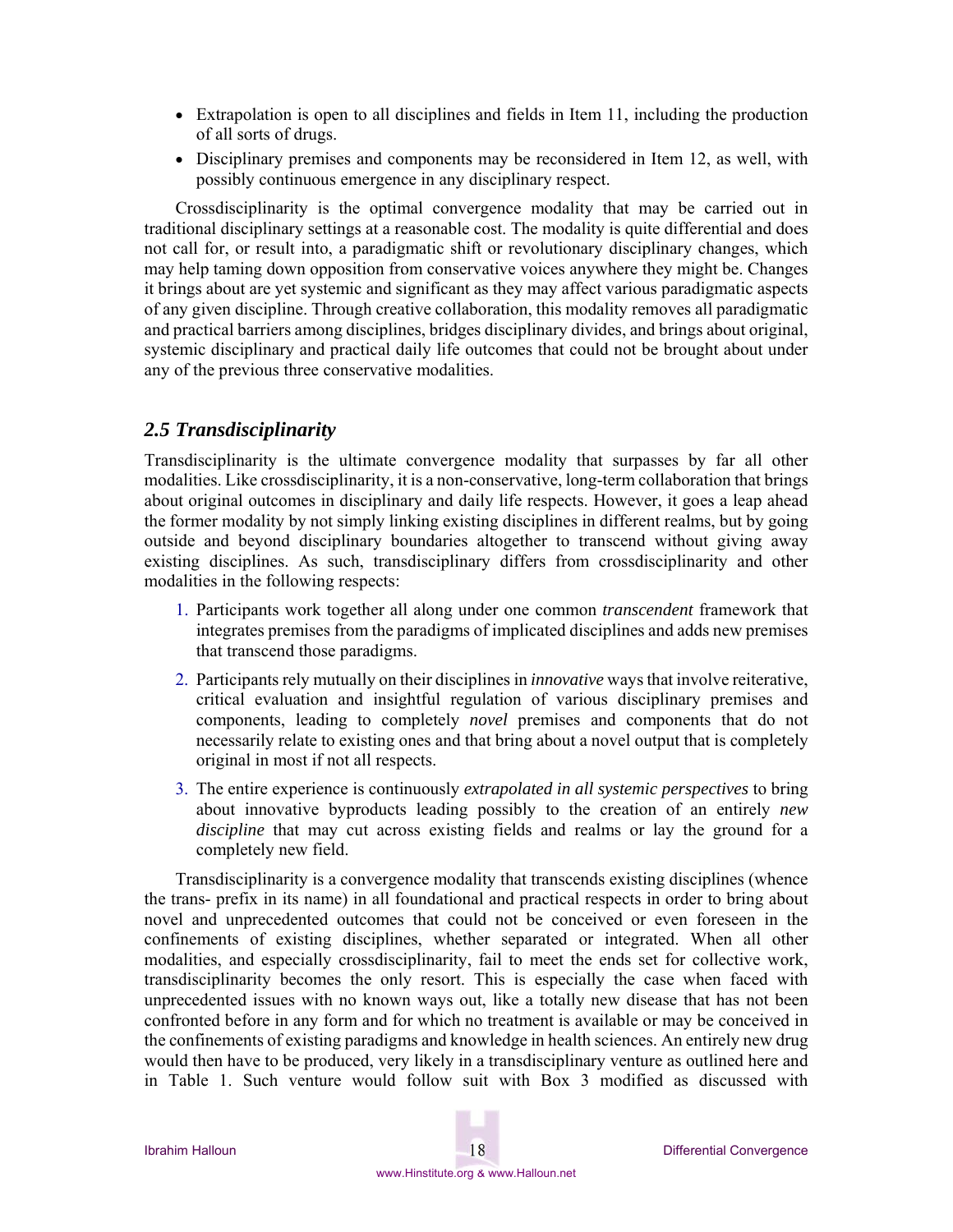crossdisciplinarity, but with transcendence taking over emergence and opening the door for innovation in all respects (including drug ingredients).

Transdisciplinarity is the ultimate convergence modality that requires significant compromises in traditional disciplinary settings. Though differential and leaving enough room for traditional disciplines to coexist on distinct territories, it does not totally preserve the integrity of such disciplines, and it leads to conceiving new knowledge outside their confinements. This may, and already did, raise numerous eyebrows and confrontation with significant opposition from conservative academics and other professionals on all fronts. However, transdisciplinarity is yet the most productive and innovative convergence modality that opens the door to seeing the world with new paradigmatic lenses without denying the merits of existing disciplines. As such, it allows tackling any issue in innovative and not just creative or conventional ways, and raising new issues that cannot be handled or even conceived with other modalities, and especially not with traditional segregated disciplines.

The digital revolution of our era, the breakthroughs in neuroscience, especially cognitive neuroscience, which education may benefit of most, and the many new careers that keep popping up in the job market and that could not have been foreseen or even imagined just a decade ago, are all compelling testimonies in favor of crossdisciplinarity and, especially, transdisciplinarity. Many universities and enterprises in the job market are already there or heading this way. Others, especially in education, have no choice but to shoot for transdisciplinarity, or at least crossdisciplinarity, and work urgently to get there progressively, beginning with the modality that suits them best.

## **3. Key aspects of differential convergence**

The five modalities of differential convergence are primarily distinguished as shown in Table 1 and discussed above. Certain key features that we came across in our discussion are worth taking up further here, along with particular implications and challenges, in order to keep things in perspective, especially for educational applications discussed in the last section.

#### *3.1 Flexible deployment under well-defined frameworks*

Classification criteria and convergence modalities are neither exclusive nor exhaustive. They are not meant to be taken for granted and rigidly adopted in any situation. They should rather be flexibly adapted to existing conditions. We have tried to concentrate on features that could contribute to bringing about some consensus in convergence practices, or at least some harmony into the diversity of classifications in the literature, especially for educational purposes. In the meantime, we have tried to avoid debatable philosophical and esoteric issues that would distract the reader from the main message we are trying to get across.

As much as we acknowledge the necessity to consider criteria and modalities flexibly, we do hold that one criterion stands out as most critical for success and should be given due attention in any context. This is the framework; the conceptual lens through which convergence takes place (Fig. 1) in order to proceed efficiently and come to worthy ends. Like in any research and development venture, whether academic, educational, or else, without a well-defined framework, people converging on any issue would follow rules of thumb that can hardly bring them to a consensus on any aspect of their collective work. They would subsequently come to no rewarding ends, or at best achieve their work not as efficiently and successfully as they would have hoped.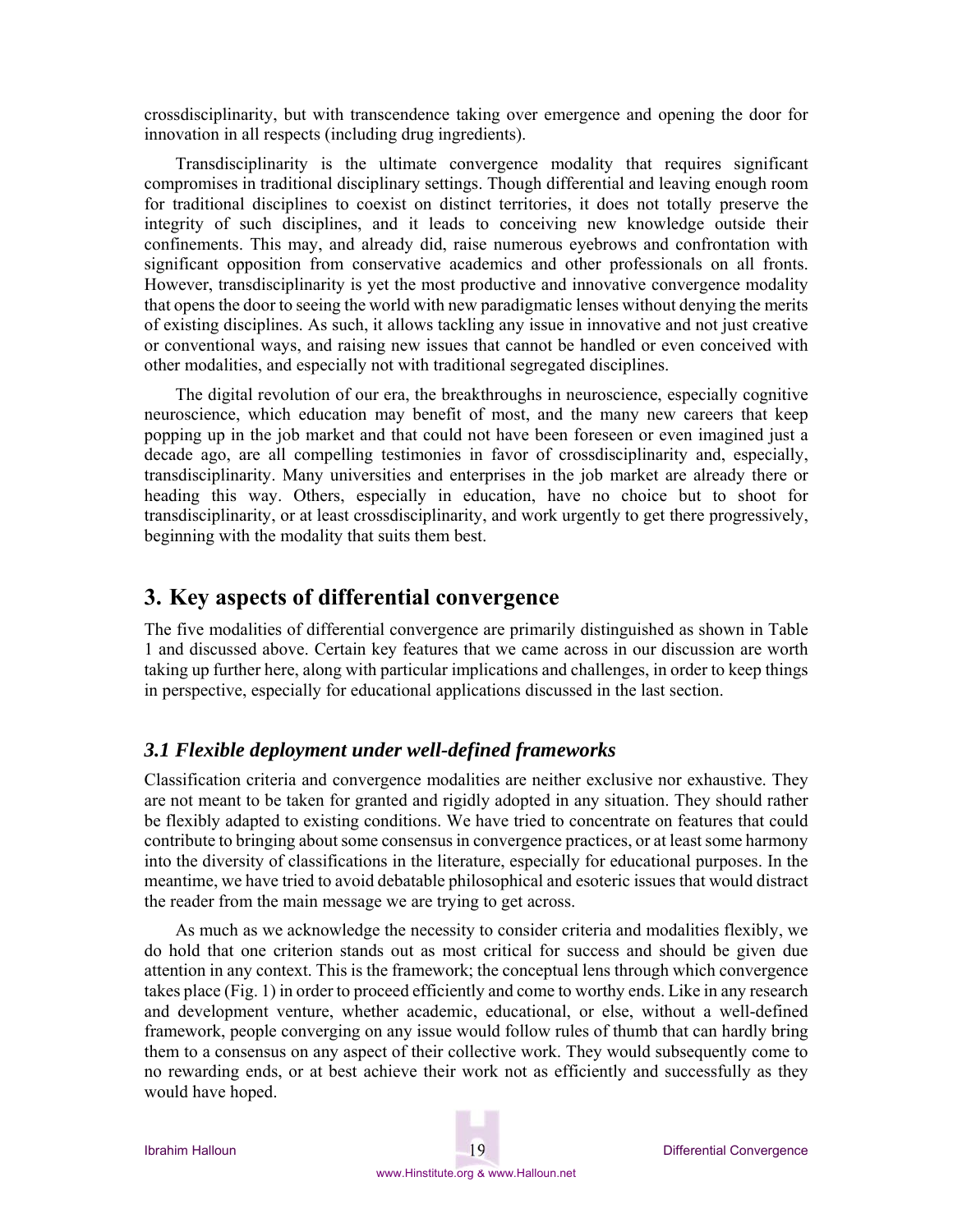### *3.2 Gradual value-added convergence*

Differential convergence is most significant with cross- and trans-disciplinarity. Crossdisciplinarity is the ultimate affordable modality one can aim for in conventional disciplinary (discipline-based) settings, within and outside the educational sector, whereas transdisciplinarity is the most productive and innovative modality that requires venturing beyond disciplinary boundaries. Our convergence modalities are gradually scaled up so that people can progressively move toward the ultimate modality of their choice beginning with the one they can afford most. Convergence gets more and more cohesive and productive, and more and more people and communities get to benefit from it, as we move from pluridisciplinarity to transdisciplinarity (Table 1). In particular, progress takes place gradually from the former to the latter modality in the following respects (cf. Box 1 for the intended meanings of some terms):

- Collective work first takes place cooperatively (pluri- and multi-disciplinarity), and then collaboratively (inter-, cross-, and trans-disciplinarity), and is at first focused uniquely on the issue at hand (pluridisciplinarity) and individual disciplines drawn then only from the same academic field or realm (multidisciplinarity). Collaborators begin afterwards envisaging related everyday life issues (interdisciplinarity), and implicating, on a longterm basis rather than a short-term basis as before, disciplines and professional communities from different realms and traditionally non-academic fields (cross- and trans-disciplinarity).
- Disciplines are first implicated separately and independently of each other during cooperative work (pluri- and multi-disciplinarity), before collaborators begin to bridge disciplinary divides, at first hazily (interdisciplinarity), and then solidly (cross- and trans-disciplinarity).
- Convergence framework evolves from conforming rigidly and in conservative ways to separate disciplinary paradigms (pluri-, multi-, and inter-disciplinarity), to involving paradigmatic synthesis and bringing along emergent premises (crossdisciplinarity), and then transcendence of certain original disciplinary foundations (transdisciplinarity).
- Convergence processes are at first reproductive and result in no significant added value to implicated disciplines (pluri-, multi-, and inter-disciplinarity); they become afterwards productive and creative (crossdisciplinarity) and then innovative (transdisciplinarity) at the level of both implicated disciplines and the output they bring about.
- Conceptions and procedures are first deployed as they originally stand in their individual disciplines with no evaluation and no regulation in any respect (pluridisciplinarity), before conceptions become subject to refinement in semantic respects (multidisciplinarity) and then in syntactical respects as well along with procedural rules (interdisciplinarity); new conceptions and procedures begin emerging afterwards (crossdisciplinary) followed by novel ones (transdisciplinarity).
- Cooperative work ends once the issue at hand is satisfactorily resolved (pluri- and multidisciplinarity), whereas subsequently collaborative work is extrapolated to related issues within the confinements of implicated disciplines (interdisciplinarity), and then to other issues outside the realm of the implicated disciplines (cross- and transdisciplinarity). Extrapolation may go to the extent of the emergence of a new discipline (transdisciplinarity).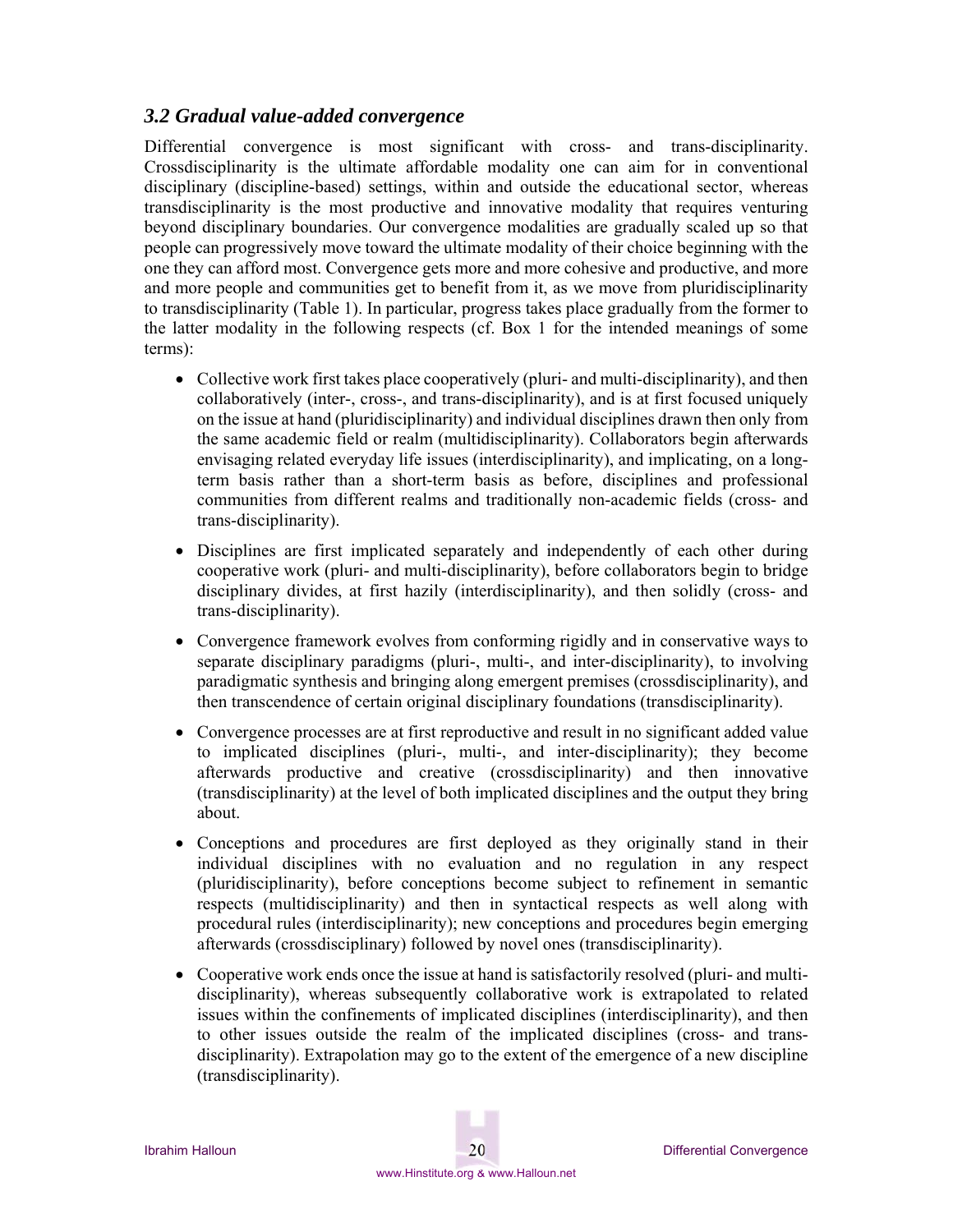#### *3.3 Realistic convergence*

Differential convergence is not about a "theory of everything" and does not come to the detriment of any discipline, even in the case of transdisciplinarity. It is not about integrating or bringing together in any other form entire disciplines, not even entire branches in given disciplines, and absolutely not about integrated curricula in education. It is about bringing together some but not all knowledge from different disciplinary branches; a limited number of paradigmatic premises, conceptions and procedures (hereafter referred to individually or collectively as disciplinary elements) for tackling specific issues. Any issue tackled through any convergence modality requires only some elements from any discipline, and these elements can be chosen so as to be feasibly brought together and processed by concerned professionals. In fact, no issue may be tackled if it is beyond the potentials of these people. This is especially true for differential convergence education as discussed in Section 5.

At all times, including when synthesis or integration take place (cross- and transdisciplinarity), differential convergence is always partial and carried in ways that respect the sovereignty of individual disciplines and that come to their benefit. When integration takes place, it does not necessarily require fusion, radical changes, or supervenience of deployed disciplinary elements. Supervenience does not even take place in the case of transdisciplinarity. Transcendence is then meant more to complement than to supervene or even supersede existing disciplines. It is meant to help tackling issues those disciplines are not equipped for and thus often falling outside their scope. In this sense, emergence (crossdisciplinarity) and transcendence (transdisciplinarity) in differential convergence are more evolutionary than revolutionary. They help finding new and better solutions to old problems, solving problems that could not be solved before, and especially, asking new questions that could not even be conceived before and that may be crucial to the advance of humanity and the ecosystem at large.

Sometimes the convergence is rather *translational* and not integrational. In translational ventures, elements of a particular discipline are deployed in another discipline in ways to induce changes into the latter but not the former discipline. This is for example the case when drug manufacturers take advantage of clinical research, biology, and chemistry, among others to produce their drugs. This is also the case when we adduct some principles or corroborated facts from cognitive science or neuroscience into education. In the latter case, the educational community, like a drug manufacturer, tries to accommodate itself to the adducted disciplinary elements and subsequently regulate or change things only in education, if necessary, to the extent of emergence or even transcendence, without necessarily implying any change in the adducted elements.

#### *3.4 Stakeholders' engagement*

Convergence is needed primarily to tackle issues that relate directly or indirectly to human and ecological welfare. Concerned groups in a given community, local or global, need then to be represented and actively engaged in tackling such issues in addition to academic and other professionals that may originally be behind the call for collective work. The better all stakeholders take part in convergence efforts, the better the output would serve the actual needs of directly implicated people, although this may somewhat complicate the work logistics. This is true in any sector, including the educational sector. Students can be motivated enough to carry out convergence projects meaningfully and productively only if these projects relate to their everyday life, and if they get to interact in the process with concerned people in their community.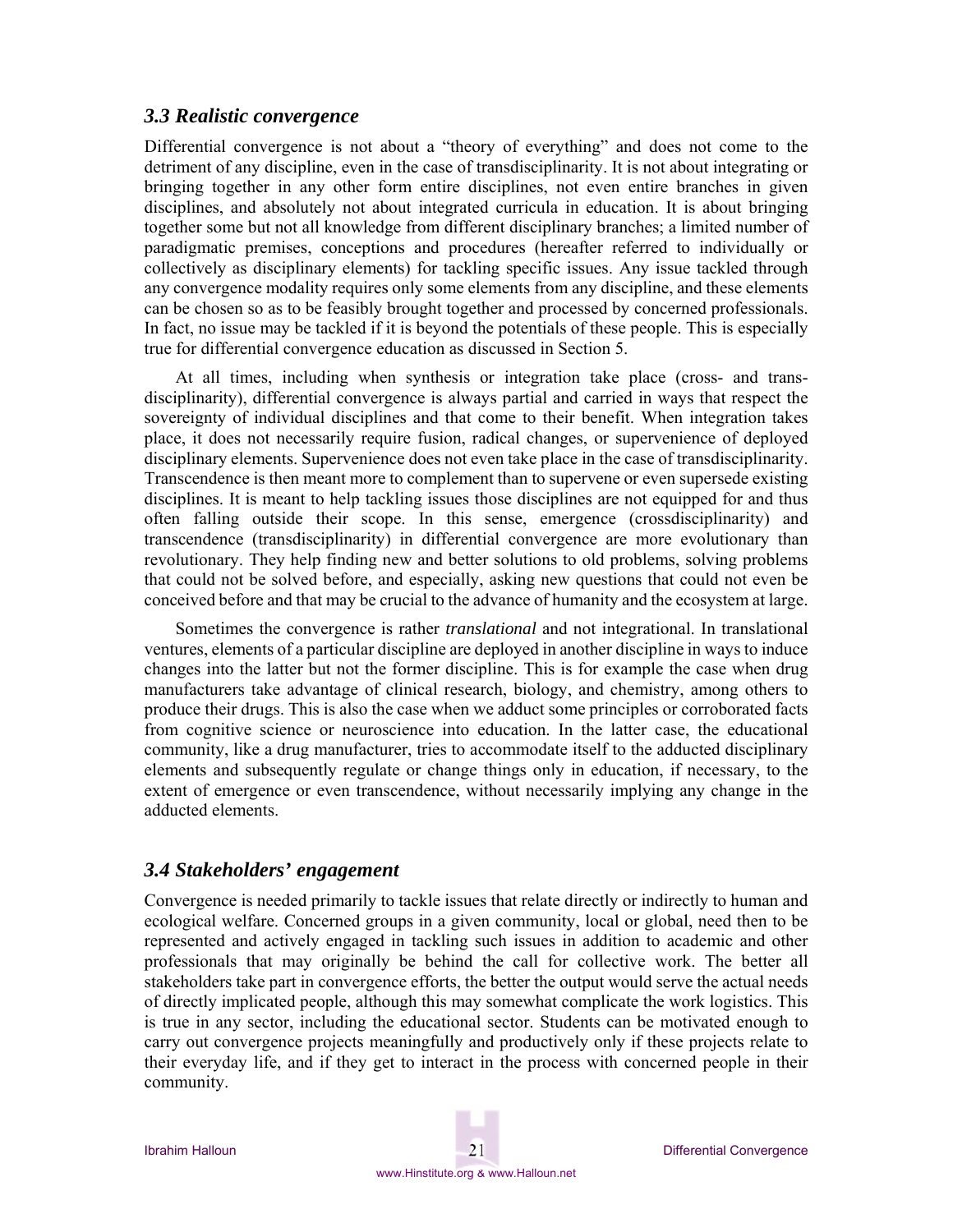#### *3.5 Cultural implications*

Convergence brings together people from different academic and possibly other professional communities, and induces them, especially in cross- and trans-disciplinarity, to negotiate their disciplinary knowledge and come to some consensus on, or with, such knowledge in order to come out with creative and innovative ideas. Such negotiations sometimes imply significant changes in disciplinary knowledge, and subsequently in the traditions or culture of each community. Changes may extend from conceptual semantics and subsequent discourse and communication, to procedural premises and subsequent collaboration practices, and then to overarching foundational premises and subsequent beliefs commonly held and dearly cherished. All along any collective work, ethical and moral values may also be boosted up as people strive to work together constructively and with mutual trust and respect, and ensure that convergence processes and output come about with no human or ecological harm.

As a consequence of all the above, a common and critical consciousness ought to be developed across different professional communities, toward issues of common interest as well as toward their own disciplines, so that they would continuously reflect on their paradigmatic premises and practices, insightfully regulate them, and enhance their readiness to tackle any new issue. In the event of any conflict between disciplinary cultures or agendas and the welfare of mankind, society, and the ecosystem at large, regulation should be done in favor of the latter and not the disciplines or disciplinary community (or concerned corporations). This where axiological premises of the convergence framework come to work and push the common consciousness of professionals from different disciplines in the favored direction.

### *3.6 Challenges*

Convergence is supposed to work to the advantage of all concerned people, communities, and ecosystems. It is also supposed to boost constructive communication and collective work among stakeholders, and lead to continuous development of knowledge and learning and work habits within, across, and beyond disciplinary boundaries. However, like any collective work that brings together people from different backgrounds who might have already developed certain inertia or tradition of doing things within their own territories, convergence does not come about easily. It faces and raises many challenges that might work to its own detriment unless heeded prudently and met with upper hand.

Convergence, in any modality, requires people to come together from different disciplinary backgrounds, and thus with different languages of communication (different conceptions or conceptions of different semantics) and different work habits. This might cause misunderstandings and perhaps some friction that can be avoided only with the adoption of mutually agreed upon frameworks, conceptual and procedural repertoires, and especially general terms of reference for the collective work. These terms should be consciously and purposely set to promote common and equitable ownership of the collective work with mutual respect and trust, and avoid any sort of discipline or culture related supremacy, or any tilt in the balance of power in favor of some but not others, especially when profit is at stake.

Crossdisciplinarity and transdisciplinarity are particularly needed when it comes to creative and innovative practices in the job market and various other aspects of life, and to new careers that keep surging with unprecedented qualification requirements, which keeping up with, especially in education, is a challenge by itself. These two modalities impose a significant shift from traditional disciplinary practices and educational systems, and thus require stakeholders to have enough gist and willpower to break away from their inertia and traditions, give up ideas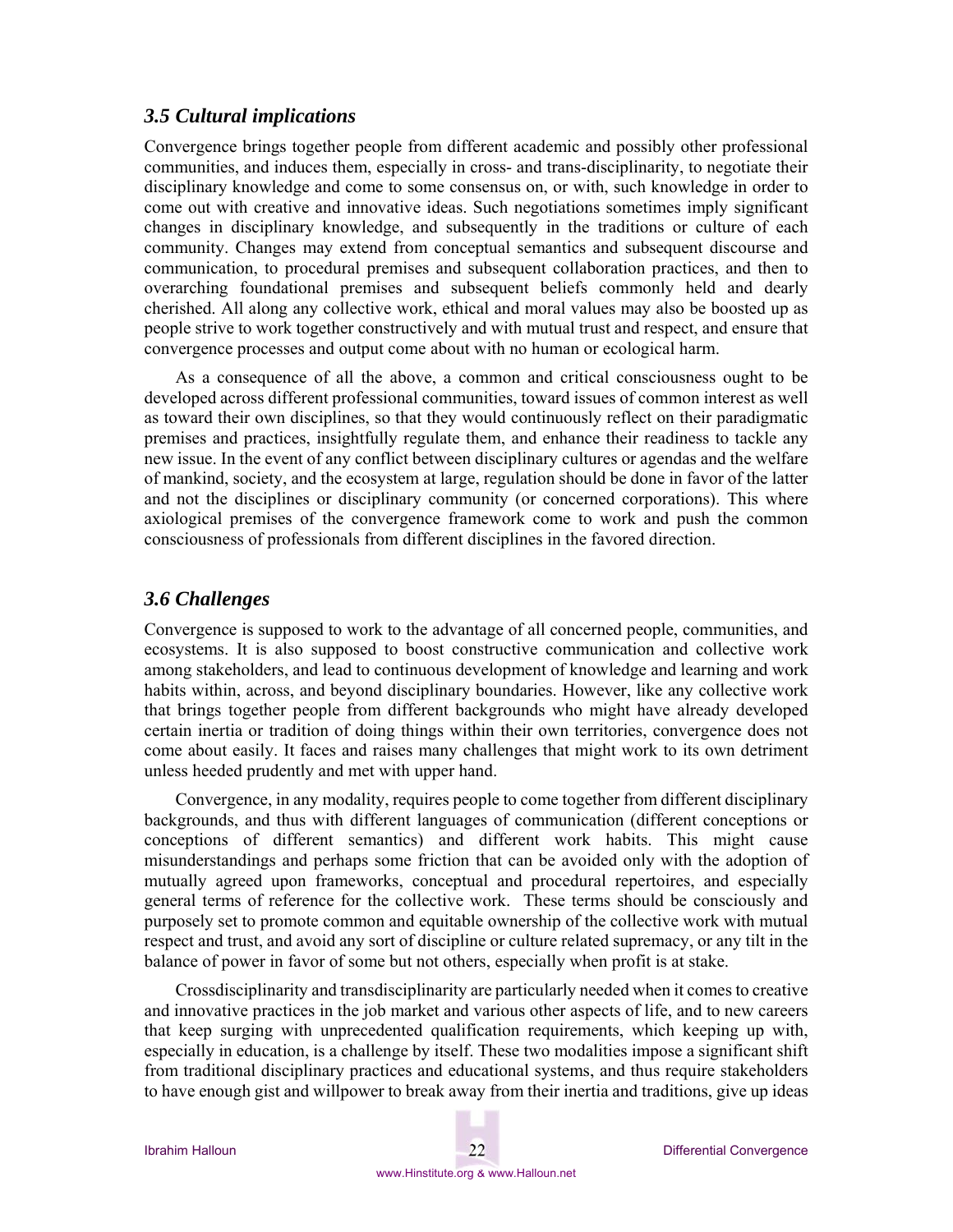and practices that they hold dearly and firmly, and transgress their disciplinary barriers and boundaries. This may not be easy – or even realistic – if stakeholders are not sufficiently trained and ready to take up such venture, and if the proper work environment along with sufficient incentives and efficient support systems are not in place to motivate these people and sustain their work and enthusiasm in this direction.

All in all, convergence must turn into a common mindset, a culture that can be welcomed and afforded especially by people that are entrenched in their disciplinary traditions. Those people are reluctant and sometimes strongly opposed to move out of their comfort zones, cross untouchable boundaries, and venture in new territories in ways that require extra effort and hard work. Committed, visionary, insightful, caring, and daring leaders are needed to rally these and other people around worthy convergence efforts, with a morally guided entrepreneurial spirit within well-established, suited, friendly, and motivating environments.

## **4. Systemic convergence**

Any convergence modality should be carried out with an appropriate convergence lens (Fig. 1), i.e., in the context of, or under an appropriate framework. Given the diversity of disciplines and the paradigmatic divides that separate them, especially when coming from different fields and different realms<sup>1</sup>, it often takes a hard effort to put together any convergence framework. The task may become significantly easier if different paradigms had some foundational premises in common. This is what systemism can do.

*Systemism* is a worldview according to which the entire physical world, from the astronomical scale to the subatomic scale, humans and their societies and various institutions included, as well as the conceptual realm of human thoughts and academic disciplines, are all considered to consist of systems of well-defined structure and function (Bunge, 1967, 1979, 1983, 2000; Halloun, 2019, 2020a, and references





therein; Johnson-Laird, 2006). Among other important things, a systemic worldview helps bringing out patterns in both worlds, physical and conceptual, which further facilitates finding common grounds among various disciplines. A *pattern* is a common feature or a regularity in space and time, human brain and mind included, that we may identify in the structure of things, especially systems, or in processes, events, and phenomena (behavior) they are part of. Hence, convergence can be made easier and more efficient when systemic, i.e., when carried out with systemic convergence lenses or systemic frameworks, especially when implicating disciplines from different fields and different realms (Fig. 2).

Many reformists in education have already acknowledged the importance of a systemic worldview on all aspects of our life and called for "systems-level" or "system-based" understanding of various disciplines taught at different levels of education (Garcia et al., 2014; Goleman & Senge, 2014; Johanessen, Olaisen & Olsen, 1999; Laszlo, 2015; Liu et al., 2015). As a consequence, some educators have been integrating "systems thinking" or "systemic thinking" in their teaching. As a consequence, the quality of students' knowledge is significantly enhanced, especially in terms of coherence and consistency within and across disciplines, and their capacity to successfully and efficiently deal with real world situations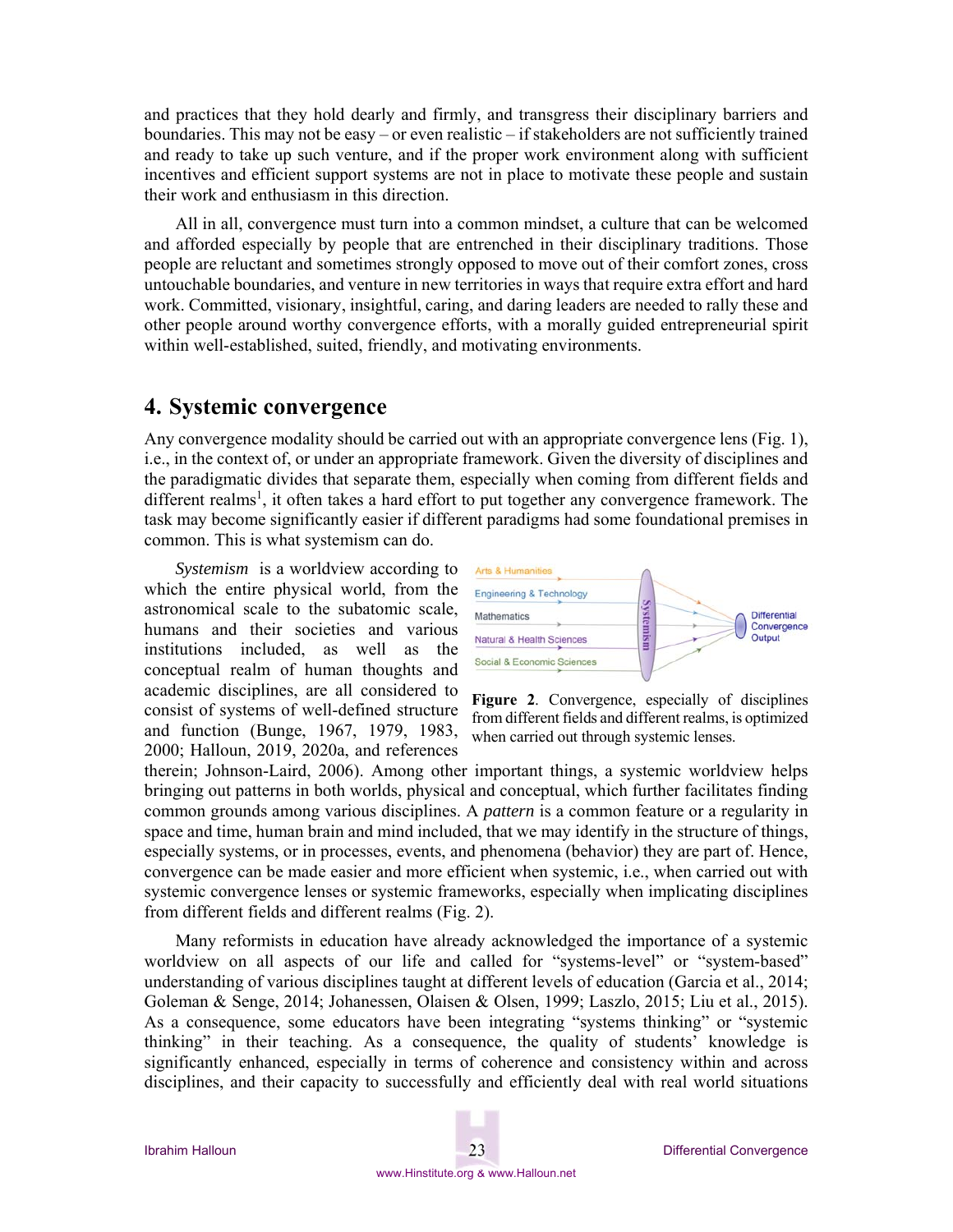(Assaraf & Orion, 2005; Cárdenas et al., 2010; Hmelo-Silver, Marathe & Liu, 2007; Mehren et al., 2018; Rodriguez, 2013; Sosa et al., 2010; Waters Foundation, 2010).

*Systemic convergence* is especially important in education. It can be readily realized with any modality of differential convergence, even in the context of disciplinary curricula (discipline-based). Systemic convergence is of course more efficiently realized if these curricula are systemic, and if not, if at least the content implicated in convergence is explicitly re-constructed around convenient systems. A systemic curriculum is designed around a limited number of systems drawn from the respective discipline(s), and is systematically implemented as being about system construction, deployment, evaluation, and regulation. Curriculum design and deployment must then be done under a systemic pedagogical framework, a framework with systemic cognitive premises and systemic disciplinary premises, like Systemic Cognition and Education (SCE).

SCE is a generic pedagogical framework for student and teacher education (Halloun, 2020a). It is grounded in educational research and related research in cognitive science, and especially neuroscience. According to SCE, cognition and formal education at any level can be most efficient when conforming to the natural structure and processes of human mind and brain that consist respectively of conceptual and nervous systems, and concentrate in cognition on systemic patterns in human thought, academic disciplines included, and the physical universe. Any educational curriculum of any type and any level must then be about systems commonly defined, in any discipline, in accordance with the same schema or template, and students must learn to construct them and deploy them following systematic schemes provided in SCE. Schema and schemes are presented with ample details elsewhere (Halloun, 2020a & b). We simply outline the schema here to get a quick idea about how a system is defined in SCE.

#### *4.1 System schema*

In simple terms, a *system* is a set of entities that interact with each other, or that are connected or related to each other, in specific ways in order to serve particular purposes or functions under certain conditions. The system is *conceptual* if it consists of abstract entities of human thought that we can communicate with each other. It is *physical* if it consists of concrete or material entities of the physical world, biological systems like the nervous system included. Depending on our interest, we may also consider social, psychological, economic, and other types of systems, each type of which makes the object of a particular academic field or discipline.

A system of any sort and any complexity is defined in SCE in accordance with a fourdimensional schema (Fig. 3) that specifies the system's framework, scope, constitution, and performance (Halloun, 2020a). The framework governs system construction or delineation, and more precisely the specification of the system scope, constitution, and performance. It also governs subsequently the deployment of the system, i.e., its use in particular situations for some or all the purposes it is supposed to



Reproduced from, and details at: www.halloun.net/sce/

serve, as well as its continuous evaluation and regulation. The same schema may also be used to define any subsystem or part of a system, individual conceptions of academic disciplines included.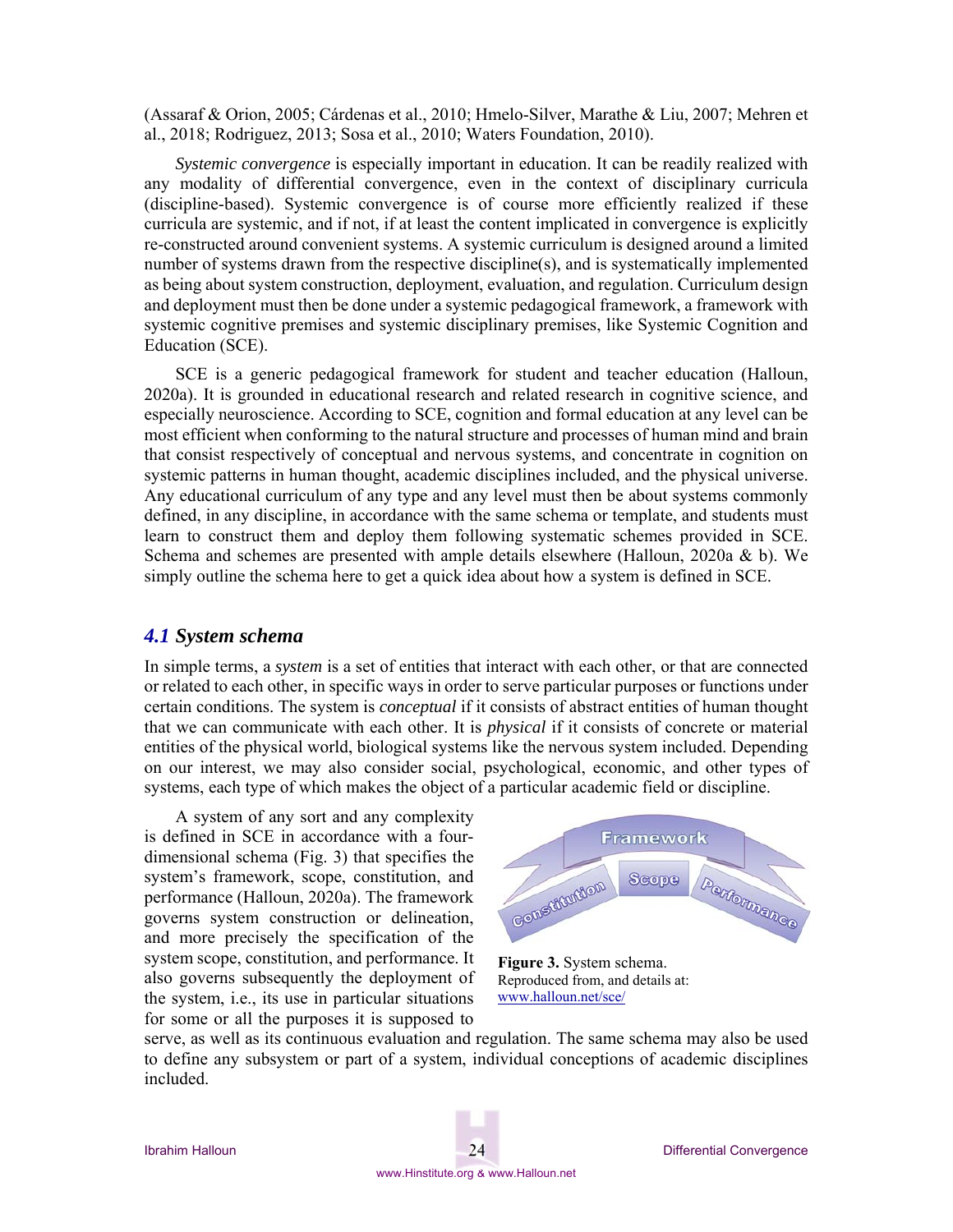- 1. The *framework* of a system that governs system construction/delineation and deployment consists of all foundational premises typically chosen or derived from the concerned disciplinary paradigms<sup>3</sup>.
- 2. The *scope* of the system specifies the domain in which it exists, and the function or purposes it serves in that domain.
- 3. The *constitution* of the system lists primary or pertinent entities the system and its environment (influential surrounding settings) consist of, and specifies how these entities interact with, or are connected or related to, each other.
- 4. The *performance* of the system specifies the processes it goes through (operations, mechanisms, maneuvers, etc.), and the output it brings about subsequently (object or process, concrete or abstract, conservation or change of a given state or event, etc.).

#### *4.2 Systemism advantages*

According to SCE, the human mind and brain consists respectively of conceptual and nervous systems that constantly interact and affect each other to sustain our constant intellectual development. Any learning experience, whether for self-fulfillment or for fulfilling outside requirements, would then be most efficient if it proceeds systemically, i.e., as system-based, especially if it is an experiential learning experience that is about transactions with real world systems (Halloun, 2004/6, 2017, 2019, 2020a).

A systemic worldview brings about many cognitive advantages especially in formal education as discussed at length elsewhere (*ibid*). Among others, it brings epistemic coherence to students' conceptual knowledge and methodological consistency to their procedural knowledge within and, especially, across different disciplines, which is a primary objective of convergence as promoted in this paper. In particular, the following advantages can be noted in this respect.

#### *Ontological-epistemological consistency:*

Our transaction (cognitive interaction) with any concrete or abstract reality involves continuous negotiations between the reality and the corresponding conceptual image we build in our mind to represent the reality in question (Halloun, 2017, 2019). As negotiations proceed, the conceptual image changes, and so does all knowledge we invoke from our memory in the process. The output, regulated image and invoked knowledge, is most effective and meaningful, and most accessible and productive in subsequent transactions when there is some sort of isomorphism between reality and image (Halloun, 2004/6, 2017, and references therein). This may be best achieved when reality and image are both treated as systems, and deliberate mapping between the two is explicitly done at the level of scope, constitution, and performance of each under a systemic framework like SCE. Consistency would then be maintained from an ontological perspective between realities and corresponding conceptual images (in accordance with the system schema), as well as from a related epistemological perspective with and within related knowledge in our memories. Such consistency has the advantage of optimizing the process and outcome of our transactions with the outside world, and especially our access to, and deployment of, necessary knowledge already in memory during transactions and beyond. It especially has the advantage of facilitating the convergence of knowledge about a given system adducted from different disciplines.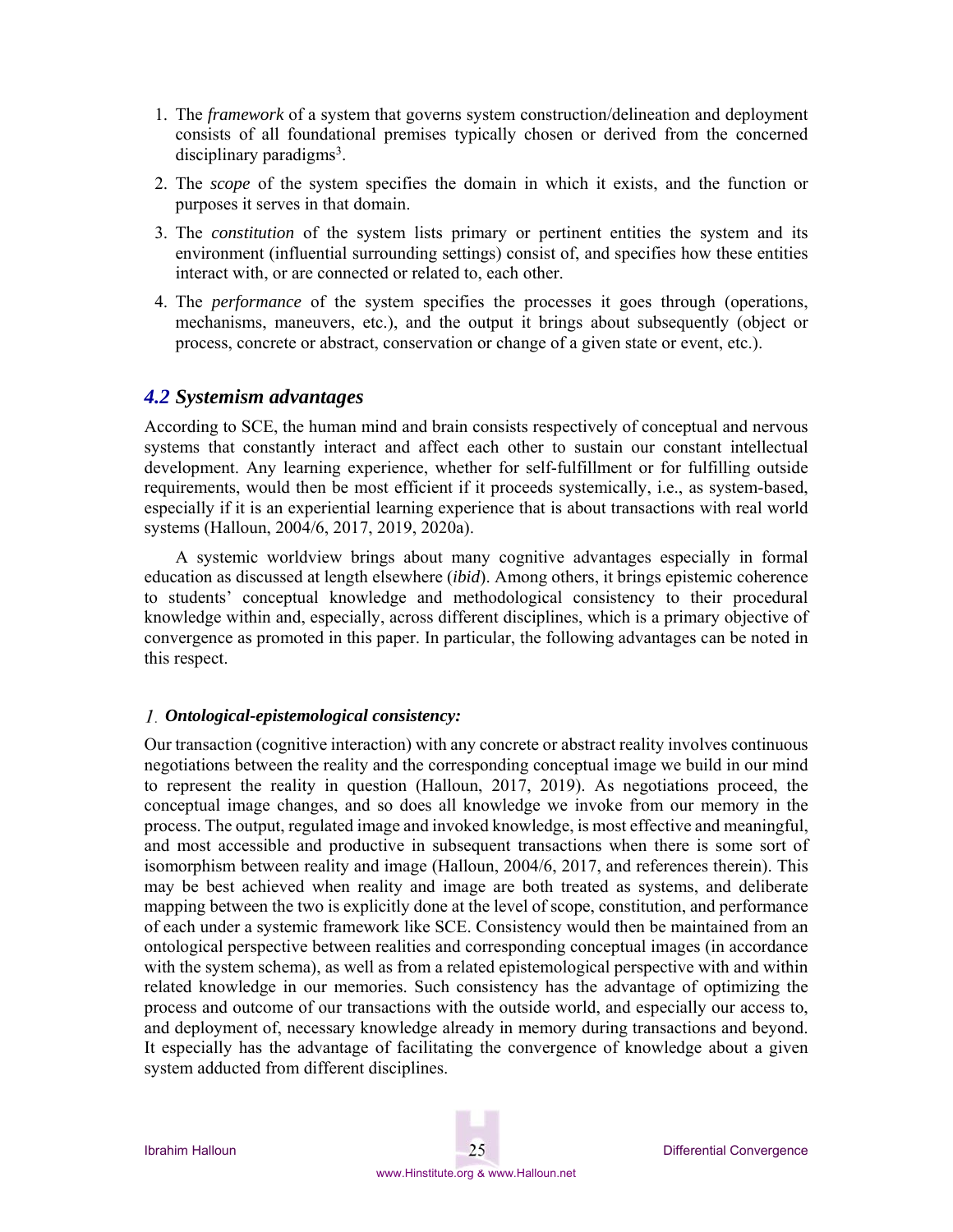#### *Order in our thoughts and actions:*

Cognitive and behavioral order begins by concentrating on patterns in both the physical world and the conceptual realm of our memories, and revealing patterns systematically in the former world through a systemic worldview. Our long-term memories consist of conceptual patterns sustained in neurological patterns in our brain, and no new knowledge (no new conceptual image) can make its way to long-term memory, and subsequently accessed there, unless it can be readily integrated with existing conceptual patterns by concerned neurological patterns (Halloun, 2017, 2019, and references therein). Pattern-based conceptual order in our memories and thoughts, leading to practical sensorimotor order in our perceptions and physical actions, is best ensured through systematic recourse to systemism. The convergence of systemic patterns adducted from different disciplines is facilitated when various patterns are contrasted and brought together systematically, and to the extent that is possible, at the level of every facet of the four dimensions of the schema of Figure 3.

#### *Plasticity and dynamism:*

Conceptual systems are plastic in their constitution and dynamic in their performance. No conceptual system is absolute and final. Its constitution is constantly regulated, its performance constantly enhanced, at least in precision and approximations, and its scope constantly refined subsequently. This stems from the fact that our mind and brain are plastic and dynamic in nature. They continuously evolve, whether or not engaged in experiential transactions with the physical world, thanks primarily to the inherent dynamism of neural networks that keep working for more and better associations within and between different cerebral areas (*ibid*). Such mental and especially cerebral dynamism and plasticity allows for continuous knowledge regulation and evolution, evolution that is optimized when carried out systematically with a systemic worldview. It especially allows for the comparison and regulation of knowledge about a particular system or related systems adducted from different disciplines in view of systemic convergence.

#### *Holism:*

Holism is, for us, about the added value that a system as a whole brings to its constituents and the surrounding environment. A system is *holistic* in the sense that, as a *whole*, it is more than the sum of its parts, and those parts gain their full significance only as system constituents, just like a heap of stones gains significance when used to build a house. The system has *emergent properties* (e.g., the shape of a house) and *synergetic functions* (e.g., dwelling) that no constituent (a stone) possesses alone outside the system. The two holistic features may not be attributed to individual parts and may not be fully understood and appreciated by simply breaking the system into such parts (by analysis or following a reductionist approach). Subsequently, a systemic worldview opens up new horizons for us and takes us to new frontiers that may be neither conceived nor accessible outside such worldview. This is for example the case when convergence of systemic knowledge from different disciplines is envisioned with a certain level of integration that allows for the emergence of new knowledge and creative byproducts, like in the case of crossdisciplinarity.

These systemic advantages and more make it easier for us to see the big picture within and across disciplines in flexible and dynamic ways, and thus to cross boundaries and bridge divides among disciplines. With systemic convergence frameworks (Fig. 2), any convergence modality would be carried out efficiently, even pluri- and multi-disciplinarity that require no synthesis at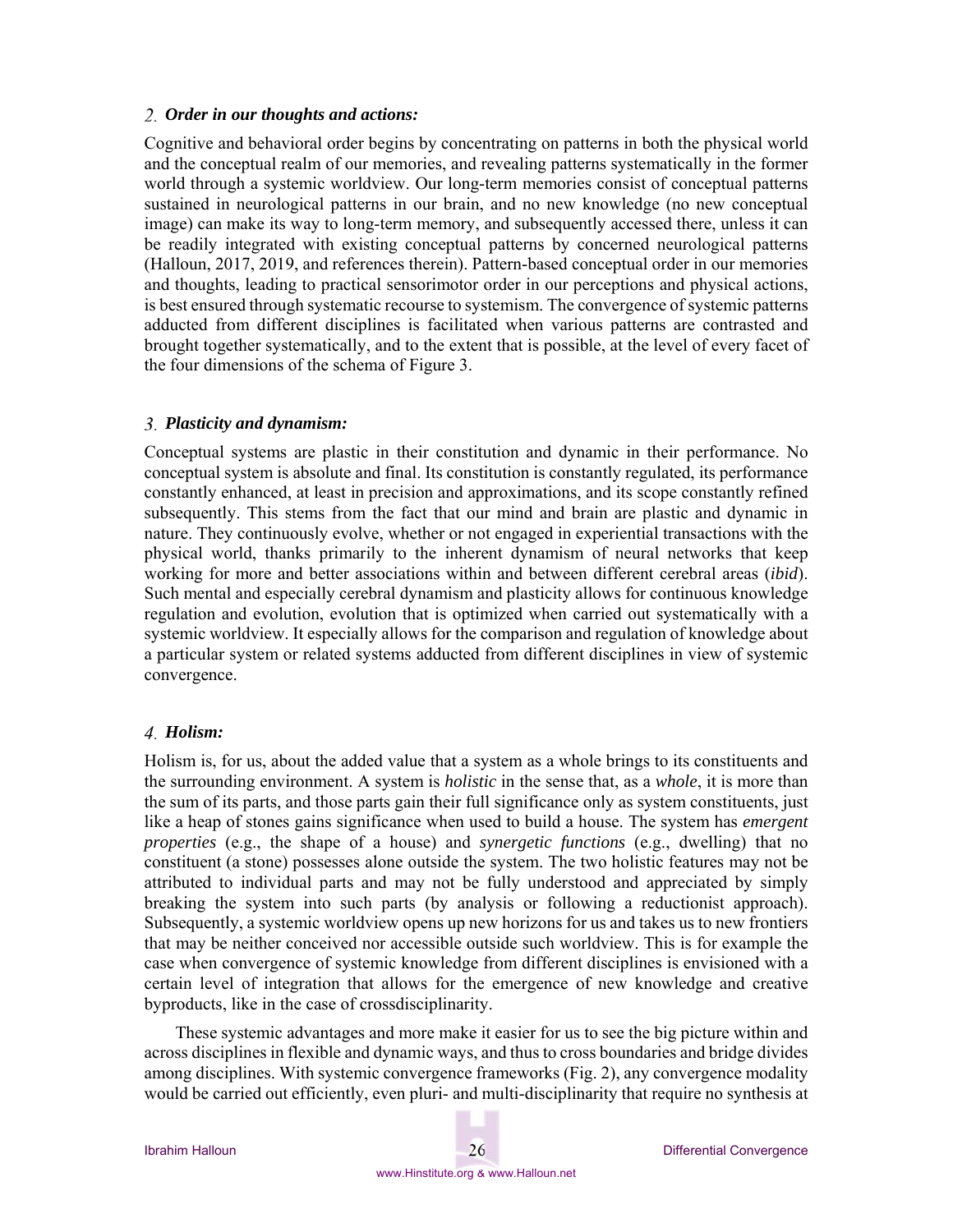all among implicated disciplines. The situation of concern would then be conceived as a situation involving interacting systems (or parts of a system), and all required disciplinary knowledge would be systematically adducted with the system schema (Fig. 3), which would help deploy this knowledge efficiently in tackling the situation in question. Most importantly, systemic convergence frameworks would facilitate systematic convergence of disciplines from different fields and different realms, especially those fields totally segregated in academia and the job market, like the ones that traditionally set apart general education from vocational and technical education.

## **5. Systemic differential convergence education**

Convergence of traditionally distinct disciplines is an utmost necessity in education to empower students for self-fulfillment and meeting the realities of present day life, especially in the job market. To be realistic and affordable given the still prevalent discipline-based academia and educational systems, convergence education can only be differential, and to be feasible and efficient, it would better be systemic. Educational systems and curricula, especially in K-12 general education, need then to consider necessary adjustments in order to accommodate systemic differential convergence education.

As mentioned above, differential convergence education (DCE) is not about integrated curricula and not about giving away discipline-based or disciplinary education at any level. The latter education will always be needed, and so will discipline-based educational research to enhance the quality of student learning, especially to bring coherence of student knowledge within and across disciplines (NRC, 2014). However, and among many other drawbacks, conventional disciplinary curricula are overwhelmed with academic knowledge that students can live without in their daily life and the workplace, and they concentrate on epistemic and reproductive routine knowledge to the detriment of creative and innovative procedural knowledge in academia. These curricula can become more efficient and more appealing to students, and meet better the realities of the  $21<sup>st</sup>$  century if they are revamped in at least three respects. First, they need to trim academic knowledge in accordance with the "less is more" philosophy, and concentrate more on "how" students should learn things meaningfully and deploy their knowledge efficiently and creatively in practical situations, than on "what" to assimilate by rote from disciplinary knowledge. Second, they need to concentrate more on what helps bridging disciplinary divides than what sets disciplines apart, and help students figure out common conceptual and procedural patterns and develop systematic ways for transfer of knowledge within and across disciplines. Third, they need to engage students in experiential learning experiences that help them develop the skills and dispositions of collaborative teamwork and of systematic and constructive engagement with others and the ecosystem.

A systemic perspective on individual disciplines can significantly help in this direction, and along with systemic convergence, it can especially help students realize and appreciate common conceptual and procedural patterns in different disciplines, transfer knowledge systematically across disciplinary boundaries, and infuse order in their memories, efficiency in knowledge retrieval, and creativity and innovation in handling any situation (Halloun, 2017, 2019).

Systemic DCE can be part of disciplinary education, and concerned authorities can feasibly accommodate it in their curricula, especially if revamped as mentioned above. Individual schools must then have some leeway in this respect. Depending on the situation in each school, or school district, teachers and administrators can choose the implementation strategy that suits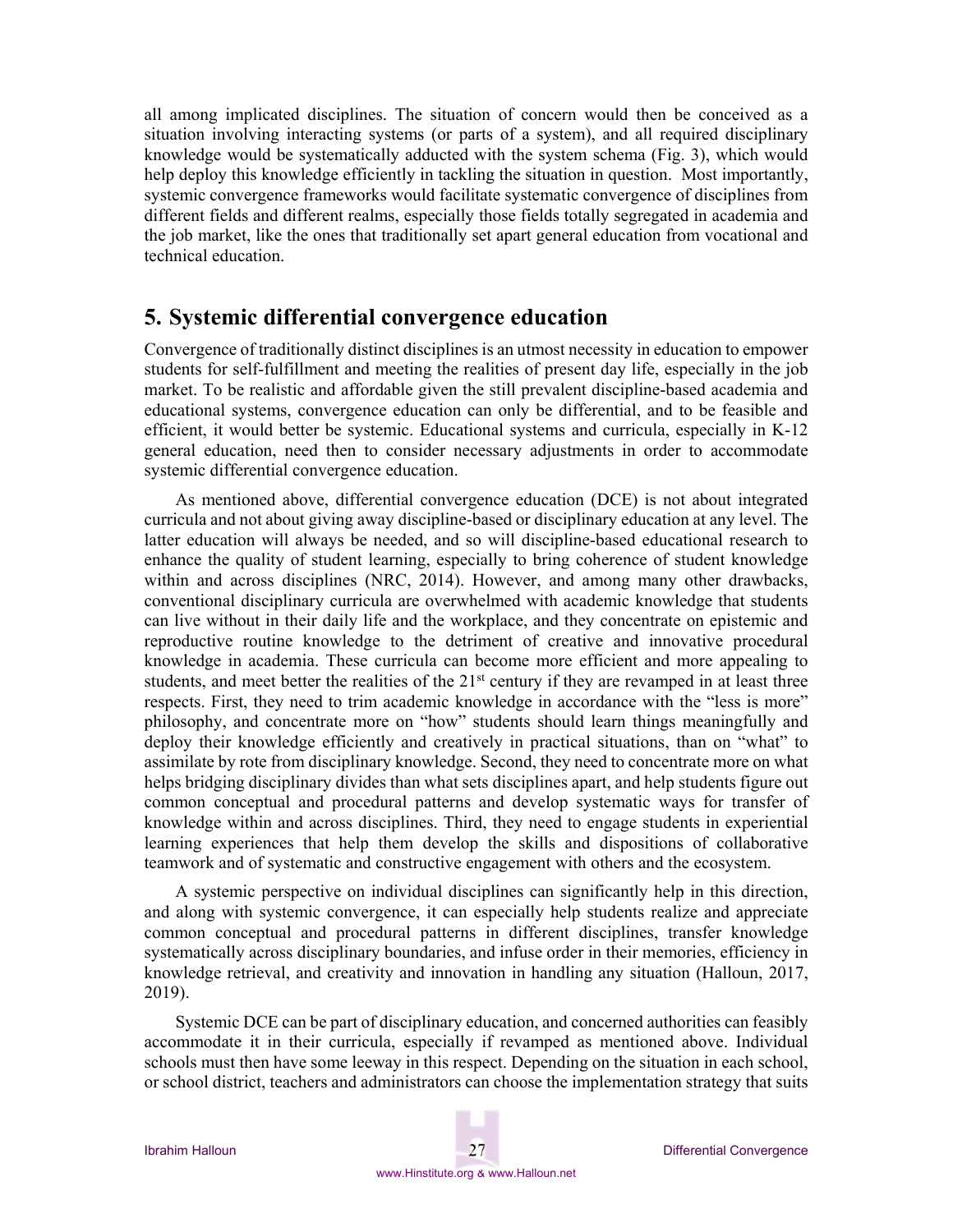them best. They may choose to begin by allocating a certain number of weekly periods to convergence projects managed collectively by concerned teachers, or by including one course or more in their weekly schedule entirely dedicated to differential convergence. They may also choose a mix of both strategies, applying one in a given cycle, and the other in another cycle. Ultimately, it would be better for a school to reach a point where weekly courses can be dedicated to systemic DCE.

Whatever strategy followed, schools need to pay a special attention to a number of issues to ensure quality and success in their work. Among other major ones, the following issues are of particular importance:

- 1. Adopt a well-defined systemic pedagogical framework in the context of which the entire DCE and, eventually, the entire curricula are deigned, deployed, and constantly evaluated and regulated. Framework and DCE must concentrate more on generic skills and dispositions that empower students for lifelong learning, self-fulfillment, and significant contributions to sustainable local, national, and global development, than on specific disciplinary knowledge of limited utility. Moreover, digital technology must be an integral part of, not and add-on to, framework and DCE practices.
- 2. If curricula are not already systemic, teachers and other stakeholders may gradually infuse systemism in DCE by structuring projects or courses around a limited number of systems in accordance with the system schema of Figure 3, and take advantage of doing so to gradually transform their curricula into systemic curricula, and eventually transcend their conventional settings and practices altogether.
- 3. A school, a local authority, or any other individual or group of stakeholders may choose any particular convergence modality to begin with and gradually proceed through more involved modalities. However, one must always aim to reach eventually crossdisciplinarity in K-12 education, especially in secondary school, even if partially implemented, and transdisciplinarity in tertiary education.
- 4. DCE may gradually increase the number of implicated disciplines, beginning with those in the same field and realm, and ending with disciplines from different fields and different realms<sup>1</sup>. One must admit though that bringing together disciplines from different realms impose significant but worthy challenges, especially when we bring disciplines together from innermost STEM realms and outermost realms (arts & humanities, social & economic sciences) in Figure 2.
- 5. DCE must involve, to the extent that is possible, every implicated discipline in all its paradigmatic aspects, from foundational premises to practical epistemic and methodological aspects.
- 6. DCE must always relate to everyday life in matters that concern students and their communities, especially in relation to individual and community welfare with an eye to global issues and the ecosystem at large.
- 7. DCE must strive to bridge the traditional divides between general education and technical and vocational education in ways that bring it as close as possible to the realities of the job market and the practical needs of everyday life. It must especially focus on themes that help students develop at school enough knowledge about the prospects and required qualifications of potential careers, so that they would not waste time and money figuring out what major to go for in college / university.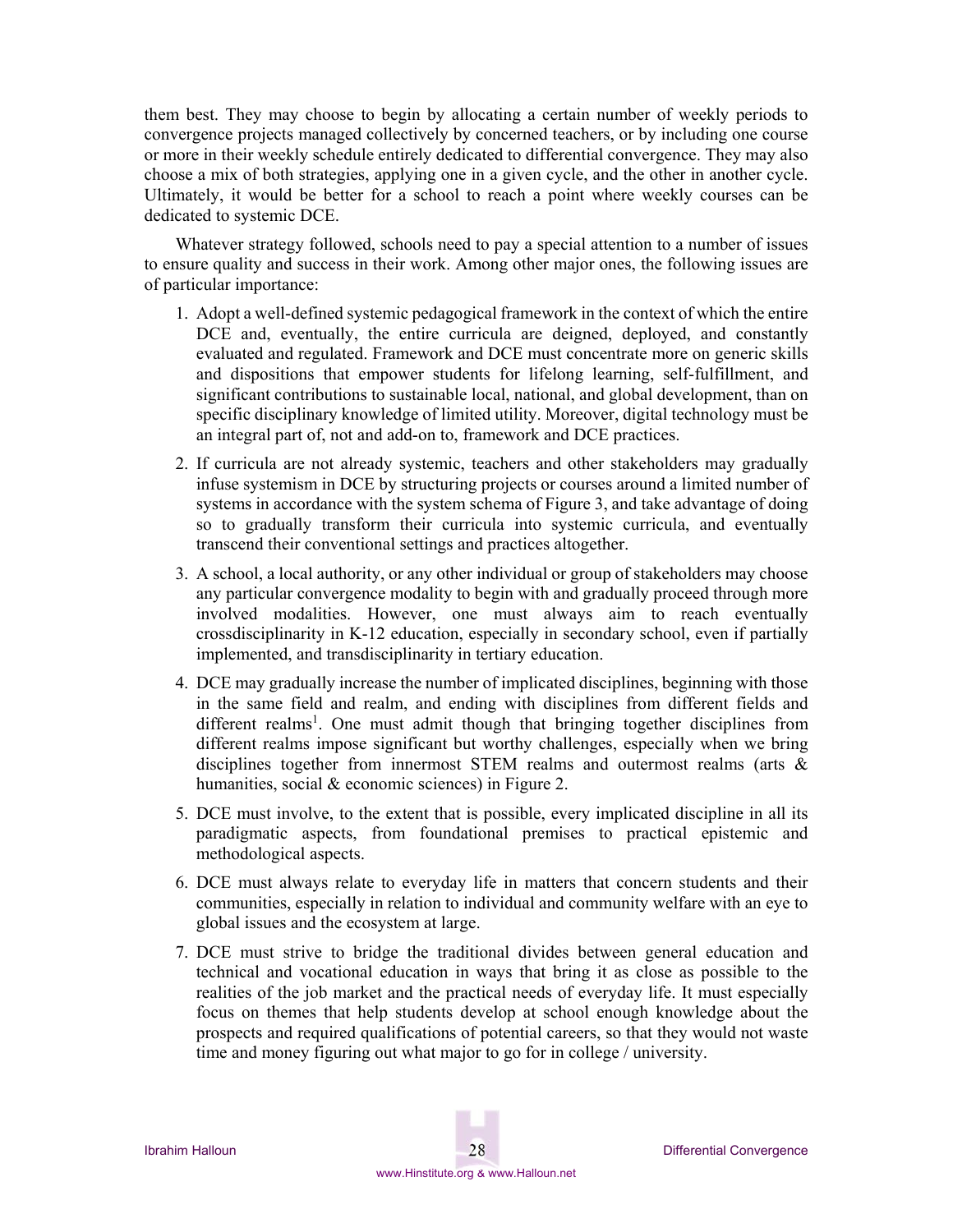- 8. DCE must engage the local community (with school-school and school-university partnerships) in at least two respects. First, students must have assignments that take them outside the school walls into the community, and that require apprenticeship or at least limited internship in concerned productive sectors, especially in secondary and tertiary education. Second, those sectors must take part, as complete stakeholders, in the design and implementation of DCE in order to keep schools, universities, and job market in synchrony.
- 9. Teachers and administrators must adopt viable means for documenting and tracking individual student progress throughout all school years, interpreting the progress against expected realistic tracks, and regulating instruction and learning accordingly. This requires moving away from traditional testing, high-stakes exams, and assessment "of" learning, toward assessment "for" and "as" learning (Halloun, 2020a).
- 10. A proper monitoring and support system (with proper incentives) must be in place to ensure, among others, proper training of teachers and administrators before DCE implementation, continuous professional development afterwards, efficient sharing of best practices (through some sort of "communities of practice" like professional learning communities, PLC), and especially timely and efficient intervention when needed. Moreover, the system in question must empower stakeholders to heed and meet any challenge that may arise, including unprecedented qualifications and needs that could eventually emerge in the job market and various aspects of life.

Convergence that has always been around in one form or another for tackling specific issues, or even bringing about new disciplines in academia, is gradually becoming a sweeping reality in the job market and other aspects of life, especially where creativity and innovation are the norms. Realistic convergence modalities are thus urgently needed in education, especially K-12 discipline-based general education, to help students meet present day realities in all conceptual and practical respects. This white paper offers some guidelines for systemic differential convergence in five modalities that can take place progressively in any sector, especially the educational sector, with ultimately crossdisciplinarity and transdisciplinarity in view for secondary and tertiary education respectively. To this end, teachers, administrators, and other stakeholders in education are expected to break away from idle tradition, think outside the box, and come together for creative and innovative convergence to revamp their curricula accordingly, and empower themselves and their students to make significant contributions for sustainable local, national, and global development. Policymakers and concerned authorities need then to ensure that all concerned parties are motivated and supported well enough to deploy and sustain necessary efforts for systemic differential convergence education and beyond.

### **Supplement: Guidelines for systemic differential convergence education**

A supplement that offers general guidelines for the design and implementation of systemic DCE projects is available at:

http://www.halloun.net/sce/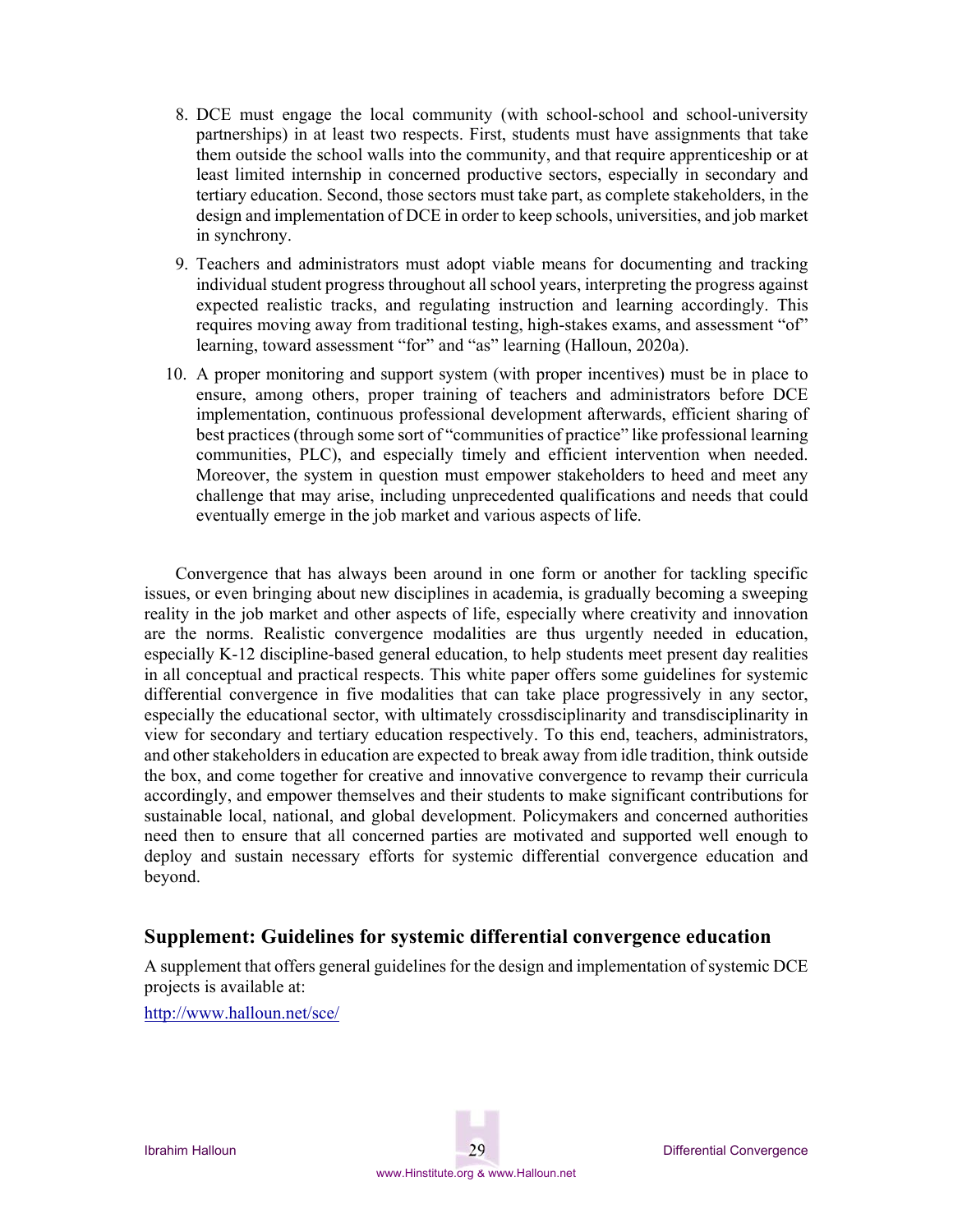#### **References**

- American Association for the Advancement of Science (AAAS). (1993). *Benchmarks for Science Literacy. Project 2061*. New York, NY: Oxford University Press.
- American Association for the Advancement of Science. (1990). *Science for All Americans*. *Project 2061*. New York, NY: Oxford University Press.
- Arizona State University (ASU). (2020). *A New Environment. A New Objective*. Retrieved from: https://newamericanuniversity.asu.edu/
- Assaraf, O. B-Z., & Orion, N. (2005). Development of system thinking skills in the context of earth system education. *Journal of Research in Science Teaching*, 42 (5), 518–560.
- Association of American Colleges and Universities (AAC&U). (2002). *Greater Expectations: A New Vision for Learning as a Nation Goes to College.* Washington, DC: AAC&U.
- Baek, W., Cho, J., & Kim, Y. B. (2019). Convergence in Education and Employment of Engineering Students: Korean Evidence. *Engineering Economics,* 30(1), 59–68. http://dx.doi.org/10.5755/j01.ee.30.1.14306.
- Bement, A., Dutta, D., & Patil, L. (2015). *Educate to Innovate: Factors that Influence Innovation: Based on Input from Innovators and Stakeholders*. Washington, DC: National Academies Press.
- Brennan, J., Broek, S., Durazzi, N., Kamphuis, B., Ranga, M., & Ryan, S. (2014). *Study on Innovation in Higher Education: Final Report.* Luxembourg: European Commission Directorate for Education and Training Study on Innovation in Higher Education.
- Bunge, M. (2000). Systemism: the alternative to individualism and holism. *The Journal of Socio-Economics*, 29, 147–157.
- Bunge, M. (1983). *Understanding the World.* Dordrecht: Reidel.
- Bunge, M. (1979). *A World of Systems.* Dordrecht: Reidel.
- Bunge, M. (1967). *Scientific Research I & II*. New York, NY: Springer-Verlag.
- Cárdenas, C., Sosa, R., Moysen, R., & Martinez, V. (2010). Sustaining sustainable design through systemic thinking. *International Journal of Engineering Education*, 26(2), 287- 292.
- Centre International de Recherches et Études Transdisciplinaires (CIRET). (1987). *Le Projet Moral*. Retrieved from: https://ciret-transdisciplinarity.org/moral\_project.php
- Choi, C. K., & Pak, A. W. P. (2006). Multidisciplinarity, interdisciplinarity and transdisciplinarity in health research, services, education and policy: 1. Definitions, objectives, and evidence of effectiveness. *Clinical and Investigative Medicine*, 29 (6), 351- 364.
- Cooke, S. J., Nguyen, V. M., Anastakis, D., Scott, S. D., Turetsky, M. R., Amirfazli, A., Hearn, A., Milton, C. E., Loewen, L., Smith, E. E., Norris, D. R., Lavoie, K. L., Aiken, A., Ansari, D., Antle, A. N., Babel, M., Bailey, J., Bernstein, D. M., Birnbaum, R.,... Woolford, A. (2020). Diverse perspectives on interdisciplinarity from Members of the College of the Royal Society of Canada. *FACETS*, 5, 138–165. https://doi.org/10.1139/facets-2019-0044
- Crow, M. M., & Dabars, W. B. (2015). *Designing the New American University*. Baltimore, MD: John Hopkins University Press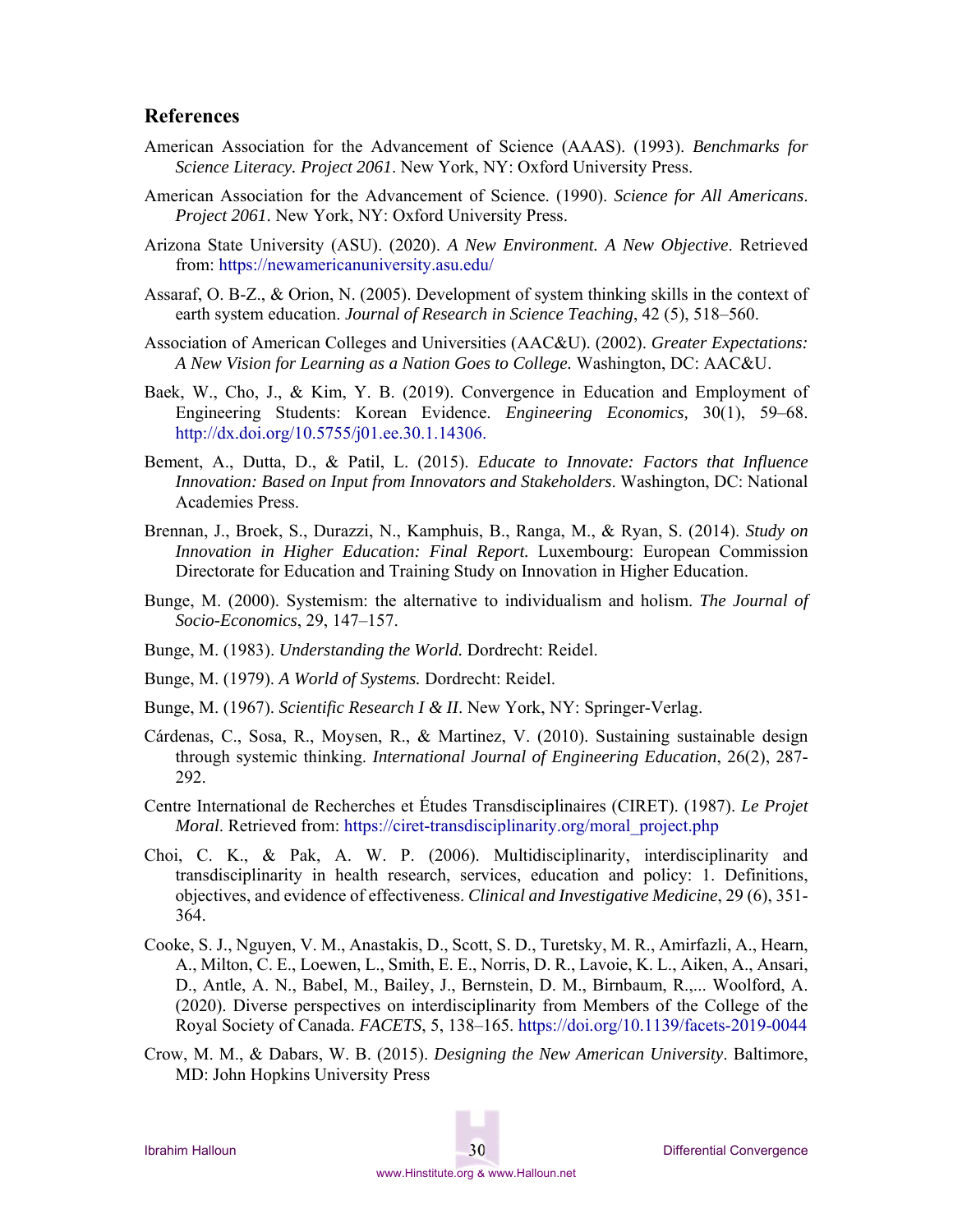- Doerr, H. M. (1996). Integrating the study of Trigonometry, Vectors, and Force through Modeling. *School Science and Mathematics*, 96 (8), 407–418.
- Fuentes Canosa, A. & Collado Ruano, J. (2019). Transdisciplinary epistemological foundations of education and neuroscience. *Sophia, Colección de la Educación,* 26(1), 83-112. http://doi.org/10.17163/soph.n26.2019.02.
- Garcia, P., Armstrong, R., & Zaman, M. H. (2014). Models of education in medicine, public health, and engineering. *Science,* 345 (6202), 1281–1283.
- Giri, A. K. (2013). Towards a new art of integration. *Integral Review* Special Issue: *International Symposium: Research Across Boundaries. Part I*. 9(2), 113-122.
- Goleman, D., & Senge, P. (2014, August 15). Educating for the bigger picture. *Education Week* Commentary, 34 (1).
- Halloun, I. (2020a). *Systemic Cognition and Education: A synopsis*. Jounieh, LB: H Institute.
- Halloun, I. (2020b). *Model-based convergence in science education in the framework of Systemic Cognition and Education*. Jounieh, LB: H Institute.
- Halloun, I. (2019). Cognition and Education: A Bungean Systemic Perspective. In: M. Matthews (Ed.), *Mario Bunge: A Centenary Festschrift*, pp. 683-714. Cham, Switzerland: Springer.
- Halloun, I. (2017). *Mind, Brain, and Education: A systemic perspective*. Jounieh, Lebanon: H Institute.
- Halloun, I. (2004/6). *Modeling Theory in Science Education*. Dordrecht, Netherlands: Kluwer / Boston, MA: Springer.
- Hancock, B., Lazaroff-Puck, K., & Rutherford, S. (2020). *Getting Practical about the Future of Work.* McKinsey Quarterly (January 2020). New York, NY: McKinsey & Company.
- Hart Research Associates. (2015). *Falling Short? College Learning and Career Success.* Washington, DC: Hart Research Associates.
- Hart Research Associates. (2013). *It Takes more than a Major: Employer Priorities for College Learning and Student Success*. Washington, DC: Hart Research Associates.
- Herr, D. J. C., Akbar, B., Brummet, J., Flores, S., Gordon, A., Gray, B., & Murday, J. (2019). Convergence in education – an international perspective. *Journal of Nanoparticle Research*, *21*, 229. https://doi.org/10.1007/s11051-019-4638-7.
- Hmelo-Silver, C. E., Marathe, S., & Liu, L. (2007). Fish swim, rocks sit, and lungs breathe: Expert-novice understanding of complex systems. *Journal of the Learning Sciences*, 16 (3), 307–331.
- Johanessen, J. A., Olaisen, J., & Olsen, B. (1999). Systemic thinking as the philosophical foundation for knowledge management and organizational learning. *Kybernetes*, 28 (1), 24–46.
- Johnson-Laird, P. N. (2006). *How We Reason*. Oxford, UK: Oxford University Press.
- Karbhari, V. (2018). The Age of Convergence: Considering a Continuum and an Unbundling of Education. *The EvoLLLution*, 19 July 2018.
- Kötter, R., & Balsiger, P. W. (1999). Interdisciplinarity and Transdisciplinarity: A Constant Challenge to the Sciences. *Issues in Integrative Studies*, 17, 87-120.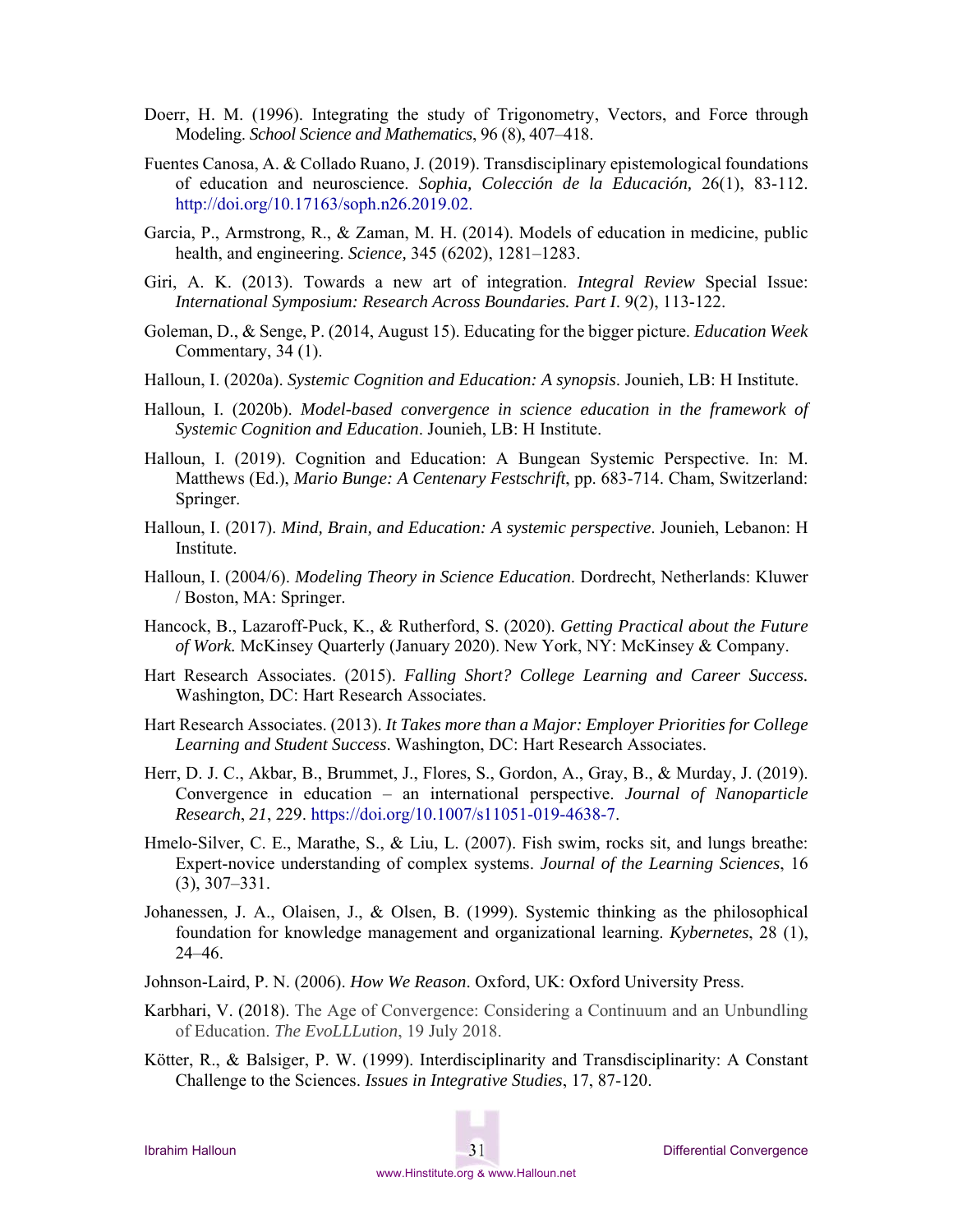- Laszlo, A. (2015). Living systems, seeing systems, being systems: Learning to be the system that we wish to see in the world. *Spanda Journal. Systemic Change*, 6 (1), 165–173.
- Lenoir, Y., Hasni, A., & Froelich, A. (2015). Curricular and didactic conceptions of interdisciplinarity in the field of education: A socio-historical perspective. *Issues in Interdisciplinary Studies*, 33, 39-93.
- Liu, J., Mooney, H., Hull, V., Davis, S. J., Gaskell, J., Hertel, T., et al. (2015). Systems integration for global sustainability. *Science,* 347 (6225), 963. Full article available at: http://dx.doi.org/10.1126/science.1258832.
- Lyall, C. (2019). *Being an Interdisciplinary Academic. How Institutions Shape University Careers*. Cham, Switzerland: Palgrave Macmillan.
- McBean, G. & Martinelli, A. (2017). Blurring disciplinary boundaries. *Science*, 358 (6366), 975.
- McGartland Rubio, D., Schoenbaum, E. E., Lee, L. S., Schteingart, D. E., Marantz, P. R., Anderson, K. E., Dewey Platt, L., Baez, A., & Esposito, K. (2010). Defining Translational Research: Implications for Training. *Academic Medicine*, 85(3), 470-475.
- McKinsey Global Institute. (2019). *The Future of Women at Work: Transitions in the Age of Automation*. New York, NY: McKinsey & Company.
- McKinsey Global Institute. (2018). *Skill Shift: Automation and the Future of the Workforce*. New York, NY: McKinsey & Company.
- McKinsey Global Institute. (2017). *Jobs Lost, Jobs Gained: Workforce Transitions in the Time of Automation*. New York, NY: McKinsey & Company.
- Mehren, R., Rempfler, A., Buchholz, J., Hartig, J. & Ulrich-Riedhammer, E. M. (2018). System competence modeling: Theoretical foundation and empirical validation of a model involving natural, social, and human-environment systems. *Journal of Research in Science Teaching*, 55 (5), 685–711.
- National Academies of Sciences, Engineering, and Medicine (NASEM). (2018). *Graduate STEM Education for the 21st Century*. Washington, DC: The National Academies Press. https://doi.org/10.17226/25038.
- National Research Council (NRC). (2014). *Convergence: Facilitating Transdisciplinary Integration of Life Sciences, Physical Sciences, Engineering, and Beyond*. Washington, DC: The National Academies Press.
- National Research Council. (2012a). *Education for Life and Work: Developing Transferable*  Knowledge and Skills in the 21st Century. Committee on Defining Deeper Learning and 21st Century Skills, James W. Pellegrino and Margaret L. Hilton, Editors. Board on Testing and Assessment and Board on Science Education, Division of Behavioral and Social Sciences and Education. Washington, DC: The National Academies Press.
- National Research Council. (2012b). A Framework for K-12 Science Education: Practices, Crosscutting Concepts, and Core Ideas. Committee on a Conceptual Framework for New K-12 Science Education Standards. Washington, DC: The National Academies Press.
- National Research Council. (2012c). Discipline-Based Education Research: Understanding and Improving *Learning in Undergraduate Science and Engineering*. S.R. Singer, N.R. Nielsen, and H.A. Schweingruber, Editors. Washington, DC: The National Academies Press.